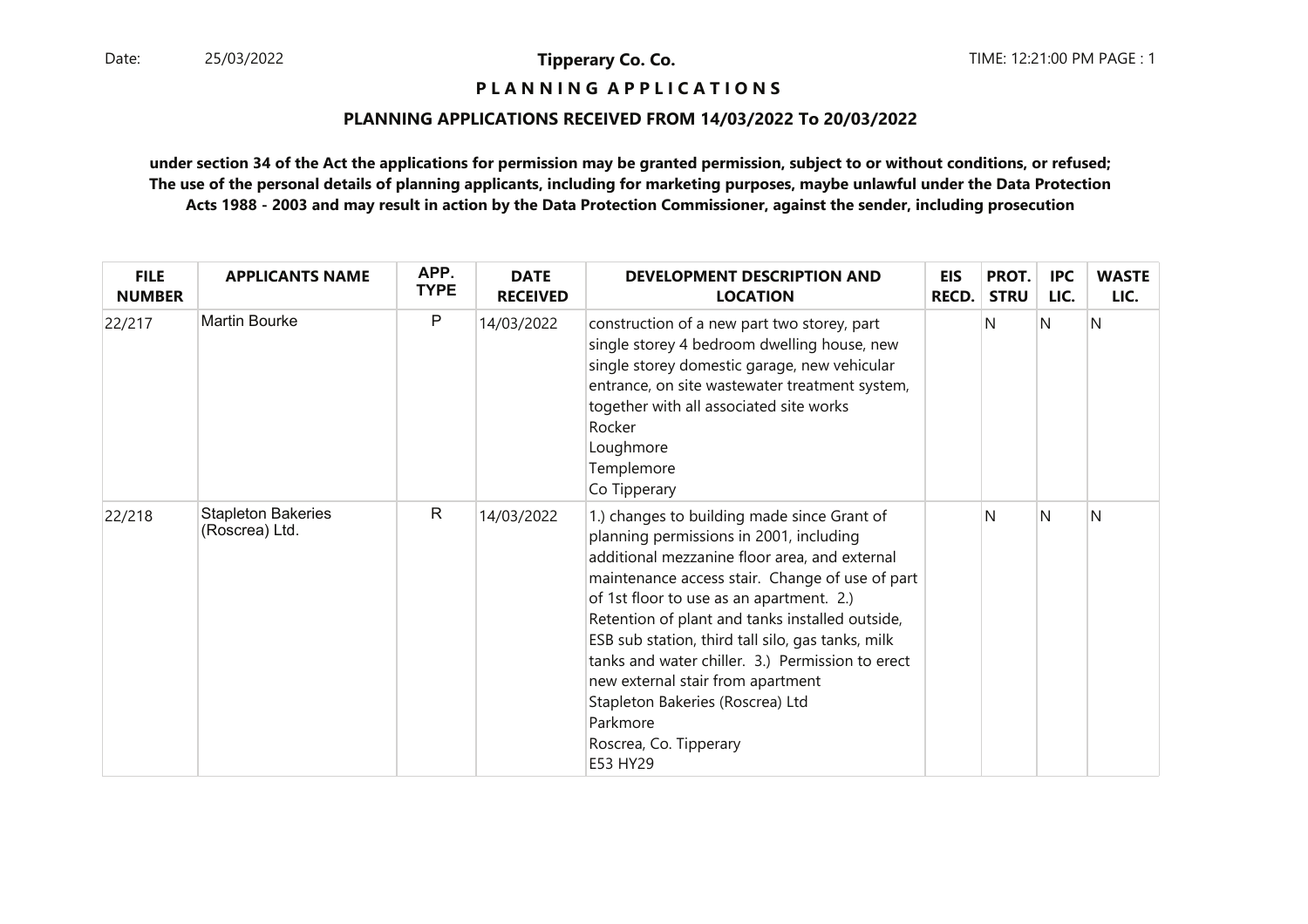**P L A N N I N G A P P L I C A T I O N S** 

# **PLANNING APPLICATIONS RECEIVED FROM 14/03/2022 To 20/03/2022**

| <b>FILE</b><br><b>NUMBER</b> | <b>APPLICANTS NAME</b>       | APP.<br><b>TYPE</b> | <b>DATE</b><br><b>RECEIVED</b> | <b>DEVELOPMENT DESCRIPTION AND</b><br><b>LOCATION</b>                                                                                                                                                                                                                                                                                                                            | <b>EIS</b><br><b>RECD.</b> | PROT.<br><b>STRU</b> | <b>IPC</b><br>LIC. | <b>WASTE</b><br>LIC. |
|------------------------------|------------------------------|---------------------|--------------------------------|----------------------------------------------------------------------------------------------------------------------------------------------------------------------------------------------------------------------------------------------------------------------------------------------------------------------------------------------------------------------------------|----------------------------|----------------------|--------------------|----------------------|
| 22/219                       | <b>Michael Guiry</b>         | $\mathsf{P}$        | 15/03/2022                     | The development will consist of the demolition<br>of an existing shed and a non-boundary garden<br>wall, the construction of a 2 storey, 3-bedroom<br>dwelling to the adjoining party wall of the<br>existing No. 15 Connolly Park. All with new<br>vehicular access, boundary walls, front and rear<br>gardens and all associated site works<br>No. 15 Connolly Park<br>Clonmel |                            | N                    | N                  | N                    |
| 22/220                       | Peter Ryan                   | $\mathsf{R}$        | 15/03/2022                     | of domestic store and garden store as<br>constructed on existing dwelling site<br>Silvermines<br>Nenagh<br>Co Tipperary                                                                                                                                                                                                                                                          |                            | N                    | N                  | N                    |
| 22/221                       | Claire Griffin and Josh Lane | $\mathsf{P}$        | 15/03/2022                     | single-storey rear and two-storey side<br>extensions to the existing dwelling house and all<br>associated siteworks<br>Gortnaveigh<br>Newtown<br>Nenagh, Co. Tipperary                                                                                                                                                                                                           |                            | N                    | N                  | N                    |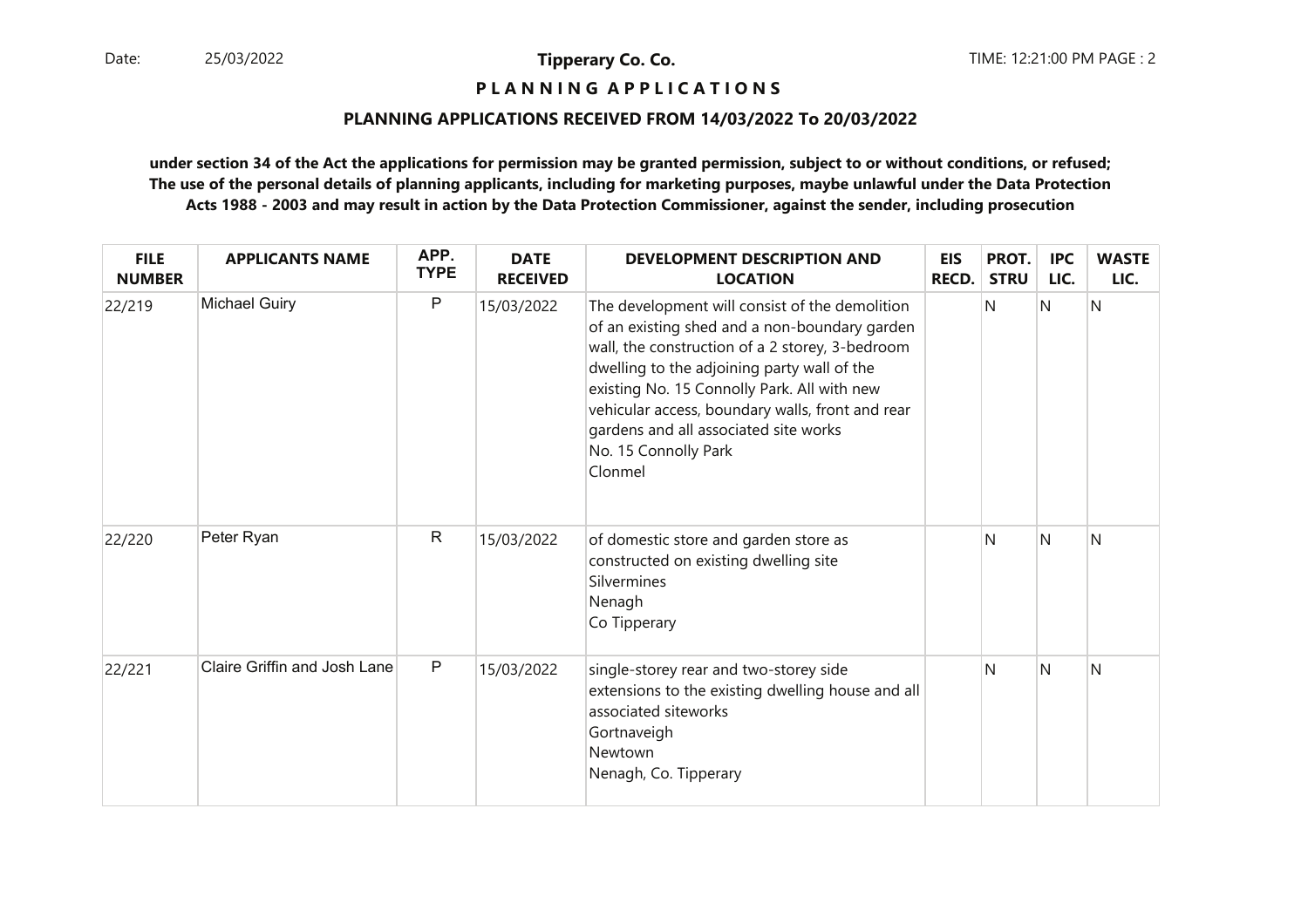**P L A N N I N G A P P L I C A T I O N S** 

# **PLANNING APPLICATIONS RECEIVED FROM 14/03/2022 To 20/03/2022**

| <b>FILE</b><br><b>NUMBER</b> | <b>APPLICANTS NAME</b> | APP.<br><b>TYPE</b> | <b>DATE</b><br><b>RECEIVED</b> | <b>DEVELOPMENT DESCRIPTION AND</b><br><b>LOCATION</b>                                                                                                                                                                                                                                                                                   | <b>EIS</b><br><b>RECD.</b> | PROT.<br><b>STRU</b> | <b>IPC</b><br>LIC. | <b>WASTE</b><br>LIC. |
|------------------------------|------------------------|---------------------|--------------------------------|-----------------------------------------------------------------------------------------------------------------------------------------------------------------------------------------------------------------------------------------------------------------------------------------------------------------------------------------|----------------------------|----------------------|--------------------|----------------------|
| 22/222                       | Michael O'Dwyer        | $\mathsf P$         | 15/03/2022                     | demolition of a dwelling house and stone out<br>buildings and the construction of a new<br>replacement two storey dwelling house,<br>complete with a new effluent treatment system<br>and also to carry out alterations to the existing<br>domestic site entrance to improve sightlines<br>Knockancullenagh<br>Newport<br>Co. Tipperary |                            | N                    | $\mathsf{N}$       | N                    |
| 22/223                       | Ann Marie Sheridan     | $\circ$             | 15/03/2022                     | dwelling house, garage, entrance and septic<br>tank<br>Barnane<br>Templemore<br>Co. Tipperary                                                                                                                                                                                                                                           |                            | N                    | N                  | N                    |
| 22/224                       | Pierce O Loughlin      | $\mathsf{P}$        | 15/03/2022                     | to construct 56 New Houses consisting of 35<br>Three bed houses, 20 Two bed houses and 1<br>Four bed house along with a foul sewer<br>pumping station, surface water attenuation<br>system and all associated site works<br>Sir Johns Road<br>Ballynagrana<br>Carrick on Suir<br>Co Tipperary                                           |                            | N                    | N                  | N                    |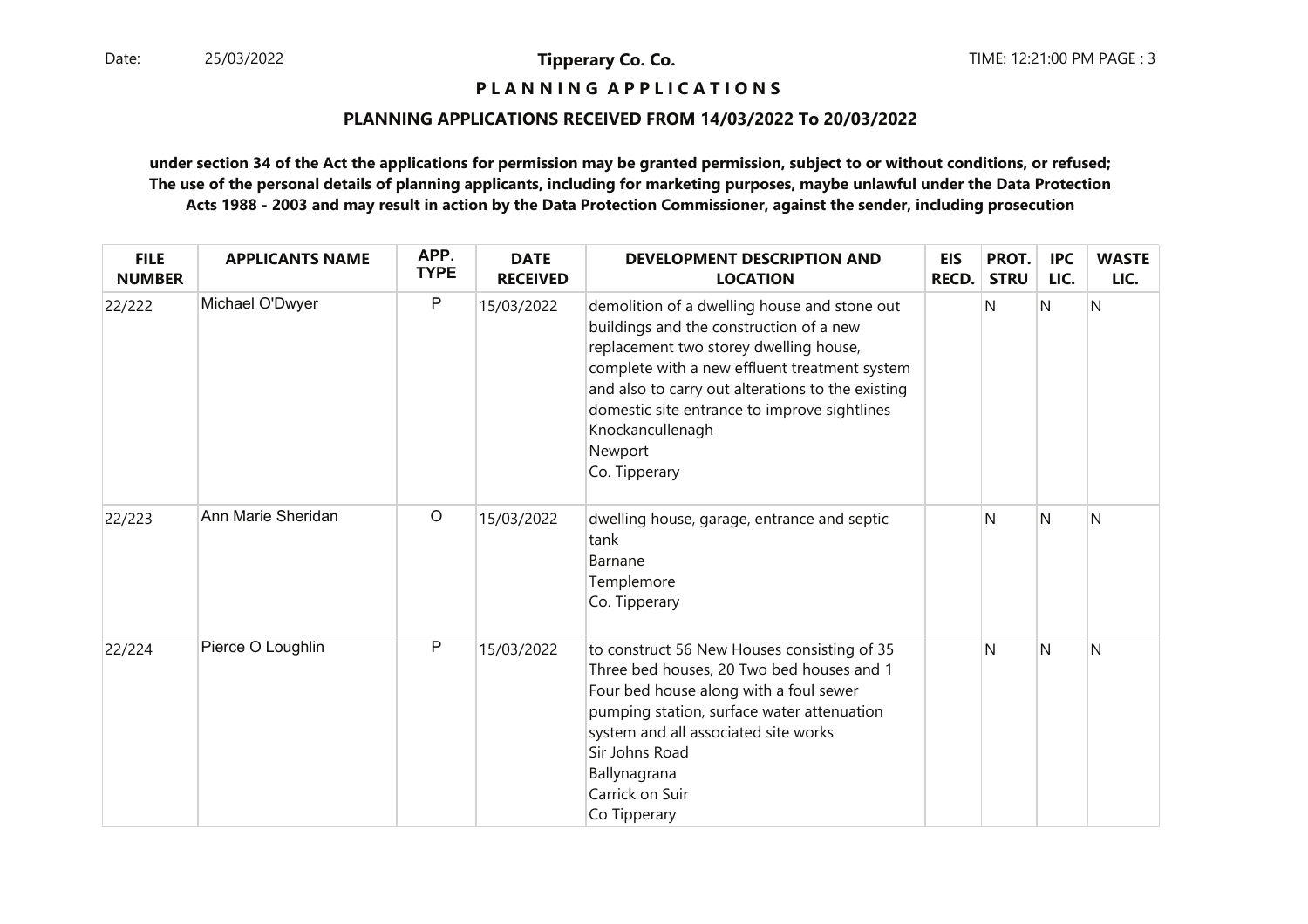**P L A N N I N G A P P L I C A T I O N S** 

# **PLANNING APPLICATIONS RECEIVED FROM 14/03/2022 To 20/03/2022**

| <b>FILE</b><br><b>NUMBER</b> | <b>APPLICANTS NAME</b>                               | APP.<br><b>TYPE</b> | <b>DATE</b><br><b>RECEIVED</b> | DEVELOPMENT DESCRIPTION AND<br><b>LOCATION</b>                                                                                                                                                                                                                                         | <b>EIS</b><br><b>RECD.</b> | PROT.<br><b>STRU</b> | <b>IPC</b><br>LIC. | <b>WASTE</b><br>LIC. |
|------------------------------|------------------------------------------------------|---------------------|--------------------------------|----------------------------------------------------------------------------------------------------------------------------------------------------------------------------------------------------------------------------------------------------------------------------------------|----------------------------|----------------------|--------------------|----------------------|
| 22/225                       | Carey Glass UC                                       | P                   | 16/03/2022                     | installation of 6750 Solar PV panels over the<br>roof of existing industrial buildings and<br>associated site works and services<br>Limerick Road<br>Nenagh<br>Co Tipperary E45 XV81                                                                                                   |                            | N                    | N                  | N                    |
| 22/226                       | South Eastern Cattle<br><b>Breeding Society Ltd.</b> | P                   | 16/03/2022                     | demolition of existing sheds and construction of<br>a bovine semen collection facility building<br>(within the curtilage of a protected structure<br>NIAH Reg No 22403503) and including all<br>associated site works<br>Dovea Lower<br>Dovea<br>Thurles, Co. Tipperary                |                            |                      | N                  | N                    |
| 22/227                       | <b>Tudor Bragari</b>                                 | $\mathsf{P}$        | 16/03/2022                     | to (i) to convert existing garage to residential<br>space to form part of the overall extended<br>dwelling (ii)to extend the existing dwelling (iii)<br>to construct a new waste water treatment<br>system - and all associated site works<br>Clonmaine<br>Donaskeigh<br>Co. Tipperary |                            | N                    | N                  | N                    |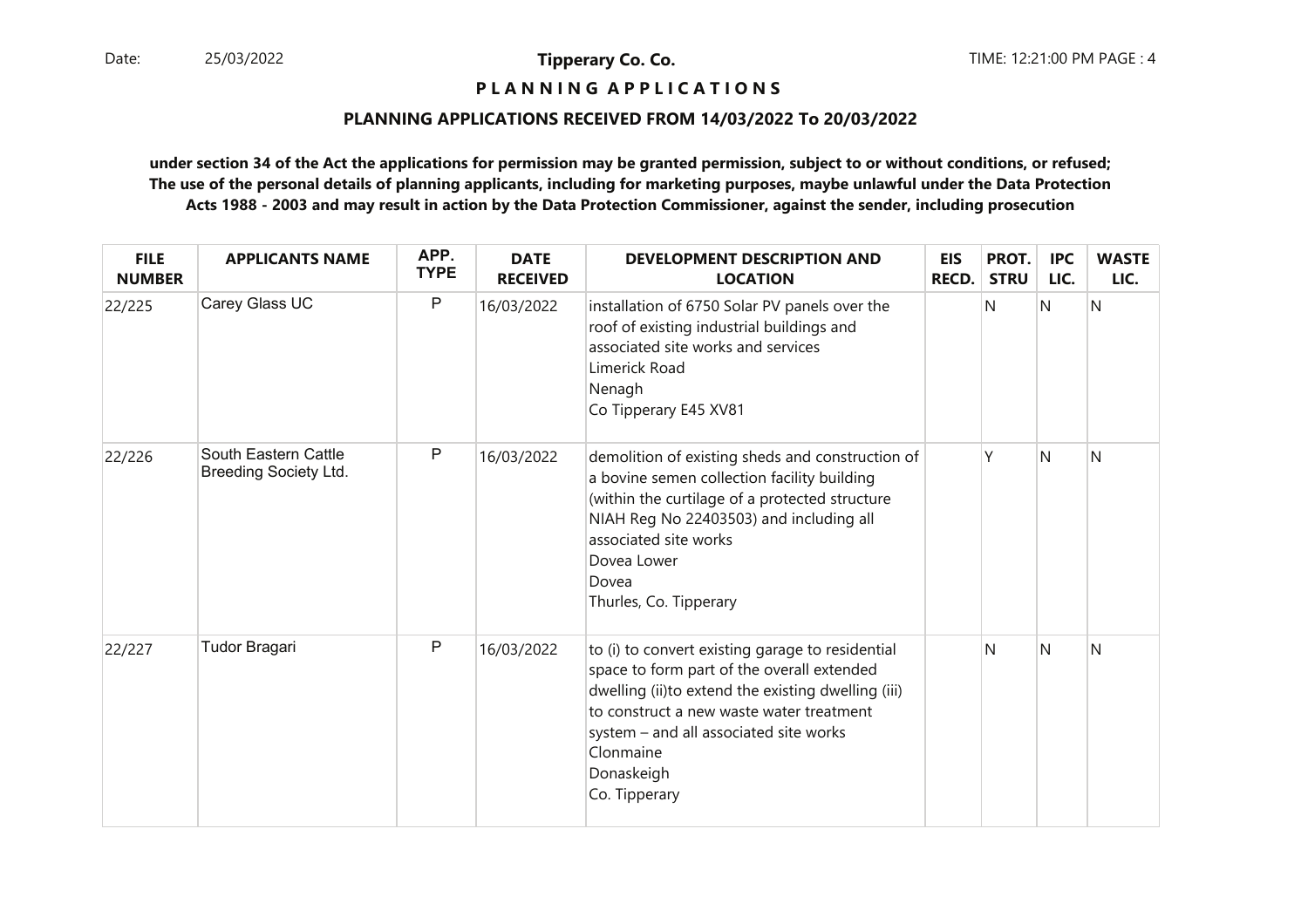# **P L A N N I N G A P P L I C A T I O N S**

### **PLANNING APPLICATIONS RECEIVED FROM 14/03/2022 To 20/03/2022**

| <b>FILE</b><br><b>NUMBER</b> | <b>APPLICANTS NAME</b> | APP.<br><b>TYPE</b> | <b>DATE</b><br><b>RECEIVED</b> | DEVELOPMENT DESCRIPTION AND<br><b>LOCATION</b>                                                                                                                                                        | <b>EIS</b><br><b>RECD.</b> | PROT.<br><b>STRU</b> | <b>IPC</b><br>LIC. | <b>WASTE</b><br>LIC. |
|------------------------------|------------------------|---------------------|--------------------------------|-------------------------------------------------------------------------------------------------------------------------------------------------------------------------------------------------------|----------------------------|----------------------|--------------------|----------------------|
| 22/228                       | Medite Europe DAC      | $\mathsf{P}$        | 16/03/2022                     | to replace an existing electrical building. This<br>application relates to development for purposes<br>of an activity requiring an Integrated Pollution<br>Control License<br>Redmondstown<br>Clonmel |                            | N                    | γ                  | N                    |
| 22/229                       | Ann Doolan             | $\mathsf{R}$        | 16/03/2022                     | To retain indefinitely the as constructed single<br>storey domestic garage, single storey domestic<br>shed and all associated site development works<br>Ballynoran<br>Carrick on Suir                 |                            | N                    | N                  | N                    |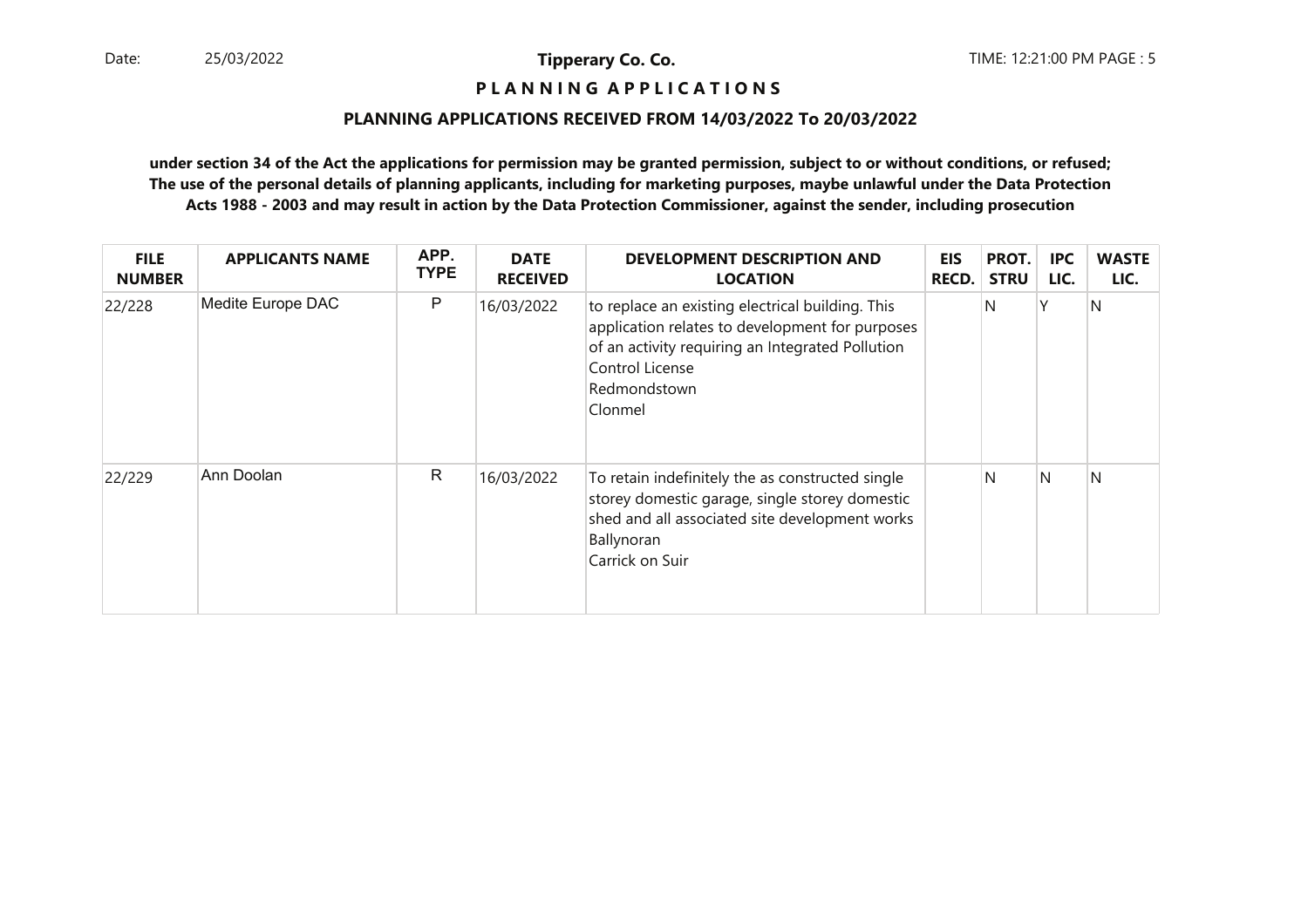**P L A N N I N G A P P L I C A T I O N S** 

### **PLANNING APPLICATIONS RECEIVED FROM 14/03/2022 To 20/03/2022**

| <b>FILE</b>   | <b>APPLICANTS NAME</b>                   | APP.        | <b>DATE</b>     | <b>DEVELOPMENT DESCRIPTION AND</b>                                                                                                                                                                                                                                                                                                                                                                                                                                                                                                                                                                                                                                                                                                       | <b>EIS</b> | PROT.       | <b>IPC</b> | <b>WASTE</b> |
|---------------|------------------------------------------|-------------|-----------------|------------------------------------------------------------------------------------------------------------------------------------------------------------------------------------------------------------------------------------------------------------------------------------------------------------------------------------------------------------------------------------------------------------------------------------------------------------------------------------------------------------------------------------------------------------------------------------------------------------------------------------------------------------------------------------------------------------------------------------------|------------|-------------|------------|--------------|
| <b>NUMBER</b> |                                          | <b>TYPE</b> | <b>RECEIVED</b> | <b>LOCATION</b>                                                                                                                                                                                                                                                                                                                                                                                                                                                                                                                                                                                                                                                                                                                          | RECD.      | <b>STRU</b> | LIC.       | LIC.         |
| 22/60121      | <b>Miltown Composting</b><br>Systems Ltd | P           | 14/03/2022      | Reconstruction and extension of existing<br>agricultural storage structure including use as<br>organic material maturation and extension to<br>existing storage facility. Increase in allowed<br>intake of organic material from 50,000 to 75,000<br>tonnes per annum to the processing facility. Air<br>handling bio-filter installation and associated<br>extract and input fans. All necessary site works.<br>An Environmental Impact Assessment (EIAR) will<br>be submitted with the application to Tipperary<br>Co. Co. with the planning application and the<br>proposed development will require a review of<br>the site's EPA Industrial Emissions Licence<br>(W0270-02)<br>Milltownmore,<br>Fethard<br>Co. Tipperary<br>E91X8E8 |            | N           |            |              |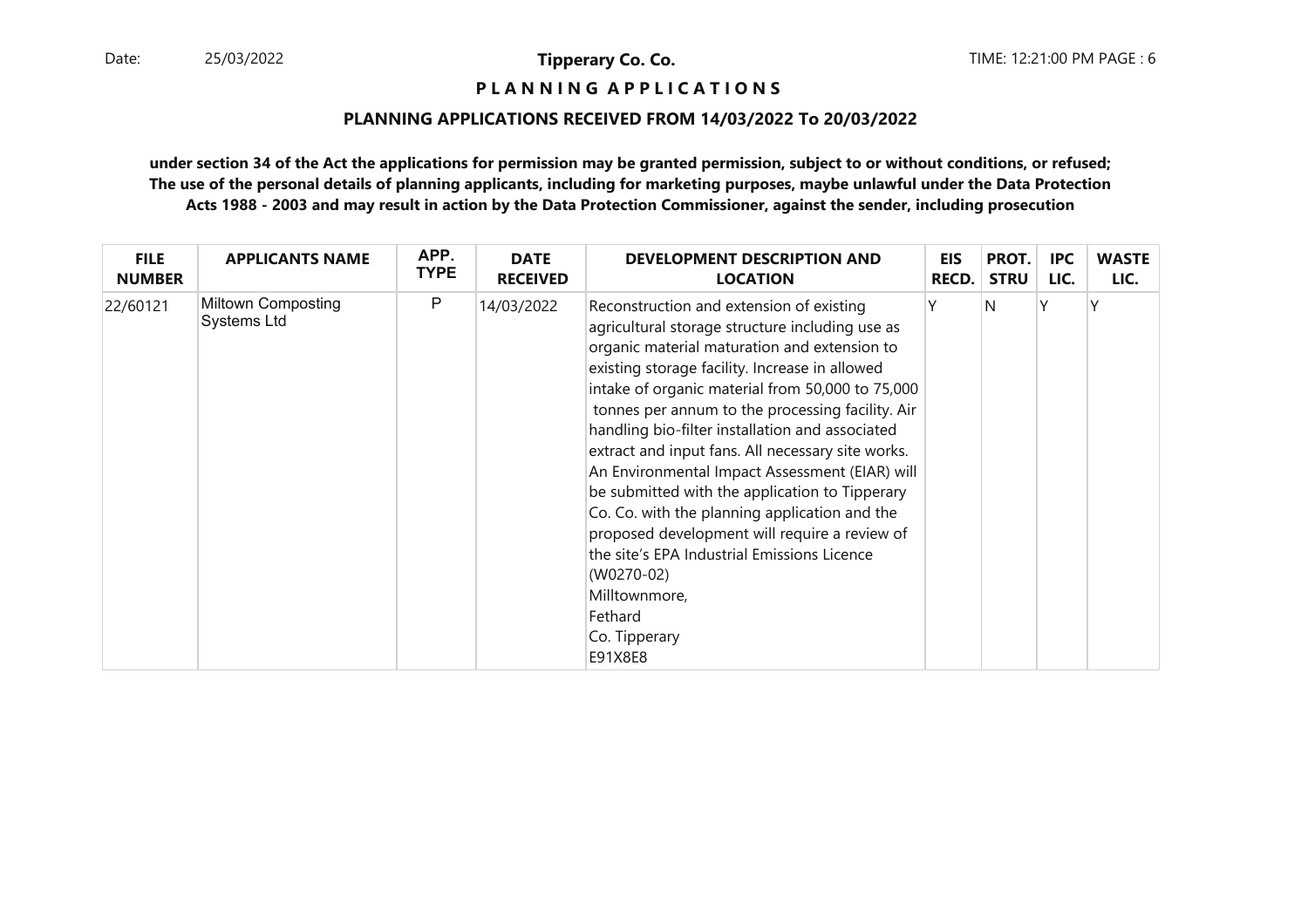**P L A N N I N G A P P L I C A T I O N S** 

# **PLANNING APPLICATIONS RECEIVED FROM 14/03/2022 To 20/03/2022**

| <b>FILE</b><br><b>NUMBER</b> | <b>APPLICANTS NAME</b>    | APP.<br><b>TYPE</b> | <b>DATE</b><br><b>RECEIVED</b> | DEVELOPMENT DESCRIPTION AND<br><b>LOCATION</b>                                                                                                                                                                                                                                                                                                                                                                                                                      | <b>EIS</b><br>RECD. | PROT.<br><b>STRU</b> | <b>IPC</b><br>LIC. | <b>WASTE</b><br>LIC. |
|------------------------------|---------------------------|---------------------|--------------------------------|---------------------------------------------------------------------------------------------------------------------------------------------------------------------------------------------------------------------------------------------------------------------------------------------------------------------------------------------------------------------------------------------------------------------------------------------------------------------|---------------------|----------------------|--------------------|----------------------|
| 22/60122                     | Mary Fitzgerald           | $\mathsf{P}$        | 14/03/2022                     | a) develop a single-storey extension to rear of<br>existing dwelling, b) install additional<br>windows to roadside elevation of existing house,<br>c) replace existing door to east elevation with<br>window, d) install an alu-clad window to roof<br>and all other site works<br>Kiltankin<br>Kilbehenny<br>Mitchelstown<br>P67 X861                                                                                                                              |                     | N                    | N                  | N                    |
| 22/60123                     | <b>Brinkley Homes Ltd</b> | $\mathsf{P}$        | 15/03/2022                     | permission to modify the permitted site layout<br>on planning file reference 19/601108, by (a) the<br>addition of 8 no. proposed residential units, by<br>changing 8 no. semi-detached dwellings into 16<br>no. apartments (in two blocks of eight units<br>each), and, (b) changing a terrace of 3 no. 3-bed<br>dwellings into a terrace of 3 no. 2-bed<br>dwellings, including all associated site<br>development works<br>Glenconnor<br>Clonmel<br>co. tipperary |                     | N                    | N                  | N                    |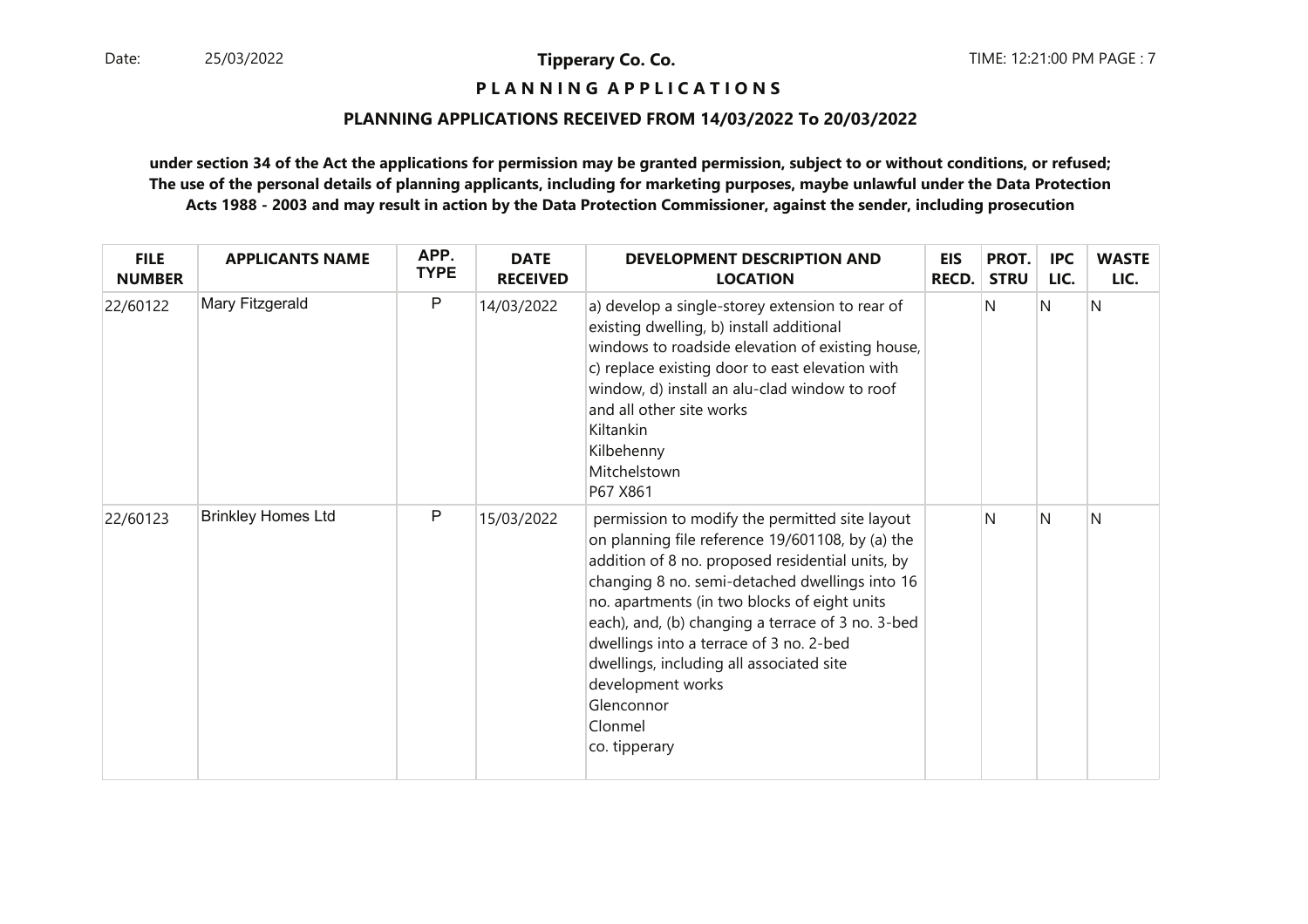**P L A N N I N G A P P L I C A T I O N S** 

# **PLANNING APPLICATIONS RECEIVED FROM 14/03/2022 To 20/03/2022**

| <b>FILE</b><br><b>NUMBER</b> | <b>APPLICANTS NAME</b>                               | APP.<br><b>TYPE</b> | <b>DATE</b><br><b>RECEIVED</b> | <b>DEVELOPMENT DESCRIPTION AND</b><br><b>LOCATION</b>                                                                                                                                                                                                                                                                                                                                                                                                                                                                                                                                                                                                                                                                                          | <b>EIS</b><br><b>RECD.</b> | PROT.<br><b>STRU</b> | <b>IPC</b><br>LIC. | <b>WASTE</b><br>LIC. |
|------------------------------|------------------------------------------------------|---------------------|--------------------------------|------------------------------------------------------------------------------------------------------------------------------------------------------------------------------------------------------------------------------------------------------------------------------------------------------------------------------------------------------------------------------------------------------------------------------------------------------------------------------------------------------------------------------------------------------------------------------------------------------------------------------------------------------------------------------------------------------------------------------------------------|----------------------------|----------------------|--------------------|----------------------|
| 22/60124                     | South Eastern Cattle<br><b>Breeding Society Ltd.</b> | $\mathsf{P}$        | 16/03/2022                     | 1) Repair and renovation of existing disused<br>asbestos slated single storey laboratory storage<br>facilities. 2 Provision of new single storey<br>laboratory building in former 19th. C farm yard<br>flanking the disused single storey laboratory<br>store<br>3) Demolition of a) two redundant single storey<br>lean-to roofed sheds flanking the former 19th.C<br>farm yard and b) one additional separate mid<br>20th.C single storey asbestos roofed laboratory<br>store. 4)Connection of associated electrical and<br>drainage services to existing and proposed main<br>campus facilities. This is a protected structure<br>no. S155<br>South Eastern Cattle Breeding Society Ltd<br>Dovea House, Thurles<br>Co. Tipperary<br>E41FH28 |                            | ٧                    | N                  | N                    |
| 22/60125                     | Marian Clarke                                        | P                   | 16/03/2022                     | a change of use from garage to dwelling,<br>construction of extension and elevational<br>changes to existing structure for the provision of<br>an additional dwelling, services connections and<br>all associated works<br>15 Aherlow Meadows<br>Knockanrawley, Tipperary Town<br>Co. Tipperary<br>E34 C983                                                                                                                                                                                                                                                                                                                                                                                                                                    |                            | N                    | N                  | N                    |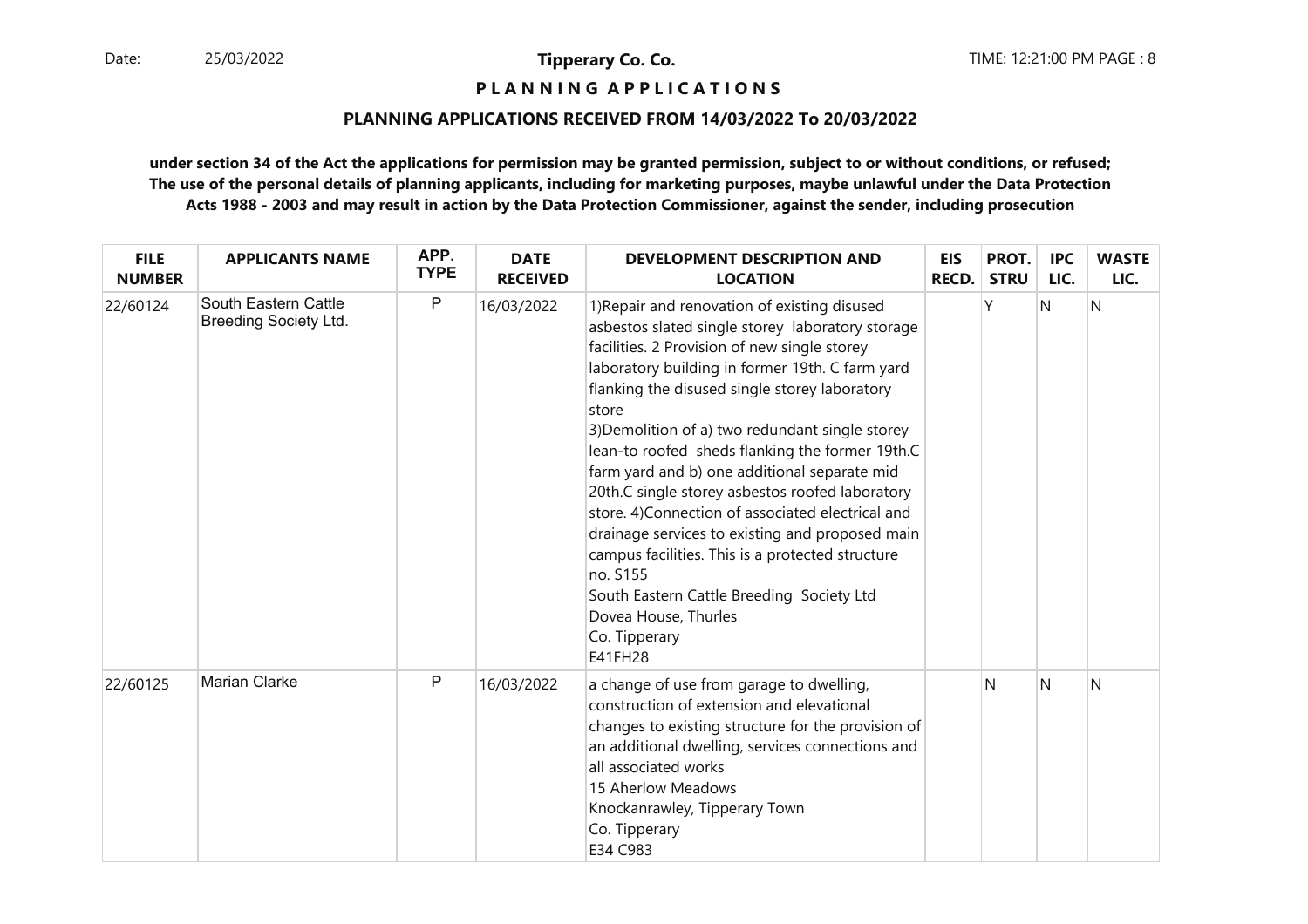**P L A N N I N G A P P L I C A T I O N S** 

# **PLANNING APPLICATIONS RECEIVED FROM 14/03/2022 To 20/03/2022**

| <b>FILE</b><br><b>NUMBER</b> | <b>APPLICANTS NAME</b> | APP.<br><b>TYPE</b> | <b>DATE</b><br><b>RECEIVED</b> | <b>DEVELOPMENT DESCRIPTION AND</b><br><b>LOCATION</b>                                                                                                                                                           | <b>EIS</b><br><b>RECD.</b> | PROT.<br><b>STRU</b> | IPC<br>LIC. | <b>WASTE</b><br>LIC. |
|------------------------------|------------------------|---------------------|--------------------------------|-----------------------------------------------------------------------------------------------------------------------------------------------------------------------------------------------------------------|----------------------------|----------------------|-------------|----------------------|
| 22/60126                     | Sean Hickey            | P                   | 16/03/2022                     | To construct dwelling house, garage, waste<br>water treatment system & entrance along with<br>all ancillary site works<br>Reagoulane<br>Holyford<br>Co Tipperary                                                |                            | N                    | N           | N                    |
| 22/60127                     | Una and James Butler   | P                   | 16/03/2022                     | Planning Permission to develop a single-storey<br>extension to side of existing dwelling, storage<br>shed to rear of dwelling and all other site works<br>Aughnagamun,<br>Cashel,<br>Co. Tipperary,<br>E25 Y049 |                            | N                    | N           | N                    |
| 22/60128                     | Michael Holleran       | P                   | 16/03/2022                     | Dwelling, Garage, Effluent Treatment System,<br>Entrance & all associated Site Works<br>Cloghabreedy<br>Cahir<br>Co. Tipperary                                                                                  |                            | N                    | N           | N                    |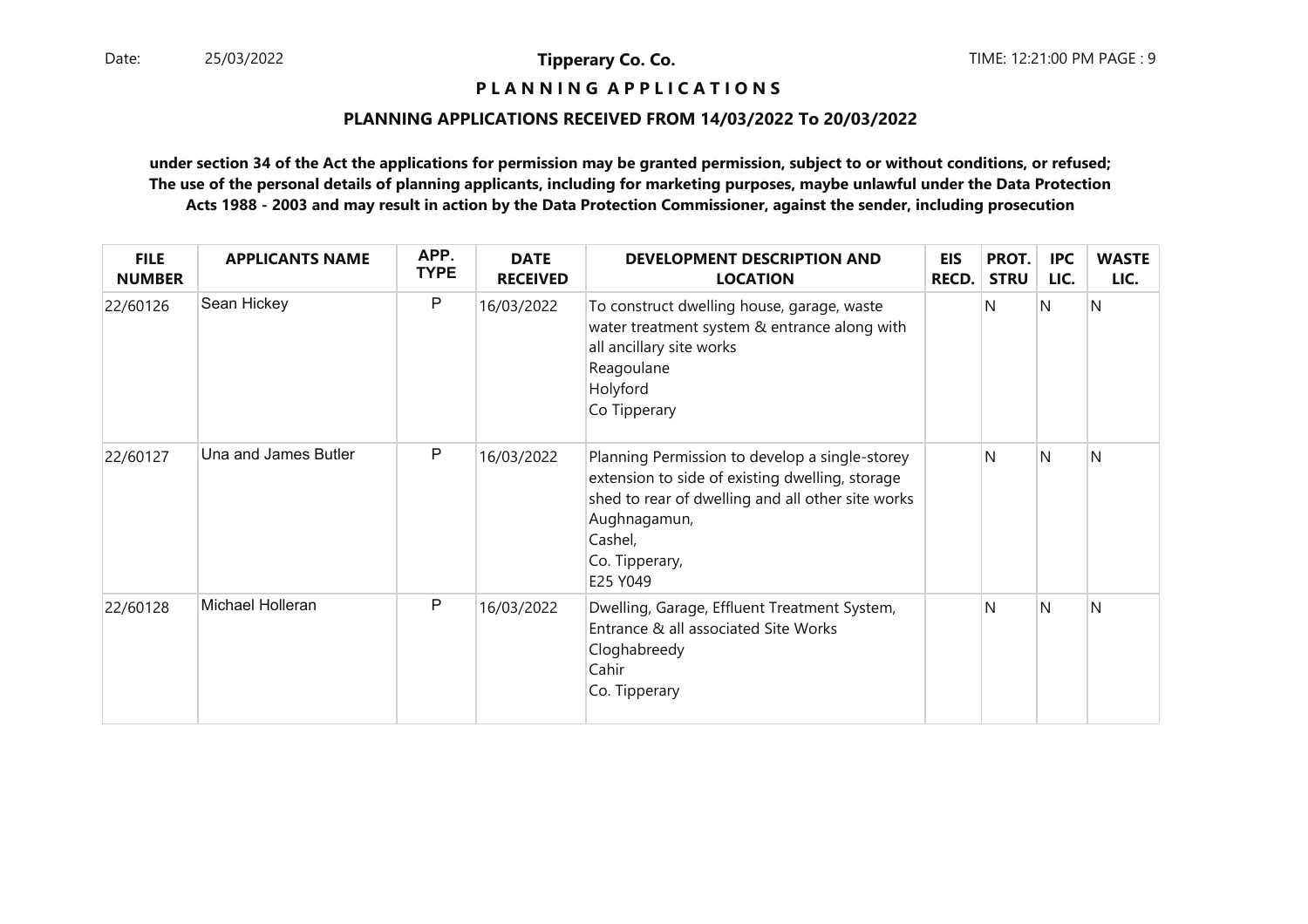# **P L A N N I N G A P P L I C A T I O N S**

#### **PLANNING APPLICATIONS RECEIVED FROM 14/03/2022 To 20/03/2022**

| <b>FILE</b><br><b>NUMBER</b> | <b>APPLICANTS NAME</b>               | APP.<br><b>TYPE</b> | <b>DATE</b><br><b>RECEIVED</b> | DEVELOPMENT DESCRIPTION AND<br><b>LOCATION</b>                                                                                                                                                                                            | <b>EIS</b><br><b>RECD.</b> | PROT.<br><b>STRU</b> | <b>IPC</b><br>LIC. | <b>WASTE</b><br>LIC. |
|------------------------------|--------------------------------------|---------------------|--------------------------------|-------------------------------------------------------------------------------------------------------------------------------------------------------------------------------------------------------------------------------------------|----------------------------|----------------------|--------------------|----------------------|
| 22/60129                     | Jack Buckley & Caroline<br>O'Carroll | $\mathsf{P}$        | 16/03/2022                     | a storage shed and all associated siteworks as<br>may be required. This application is on the site<br>on which planning permission was granted on<br>17/11/2021 for<br>their dwelling house.<br>Gortaderry,<br>Cappawhite<br>Co Tipperary |                            | N                    | N                  | N                    |
| 22/60130                     | Garuda Unlimited                     | $\mathsf{P}$        | 17/03/2022                     | for the construction of a storage building to the<br>rear of existing premises, ancillary to the use of<br>the main building, together with all associated<br>site works.<br>Abbey Road<br><b>Thurles</b><br>Co. Tipperary<br>E41 X3F4    |                            | N                    | IN.                | N                    |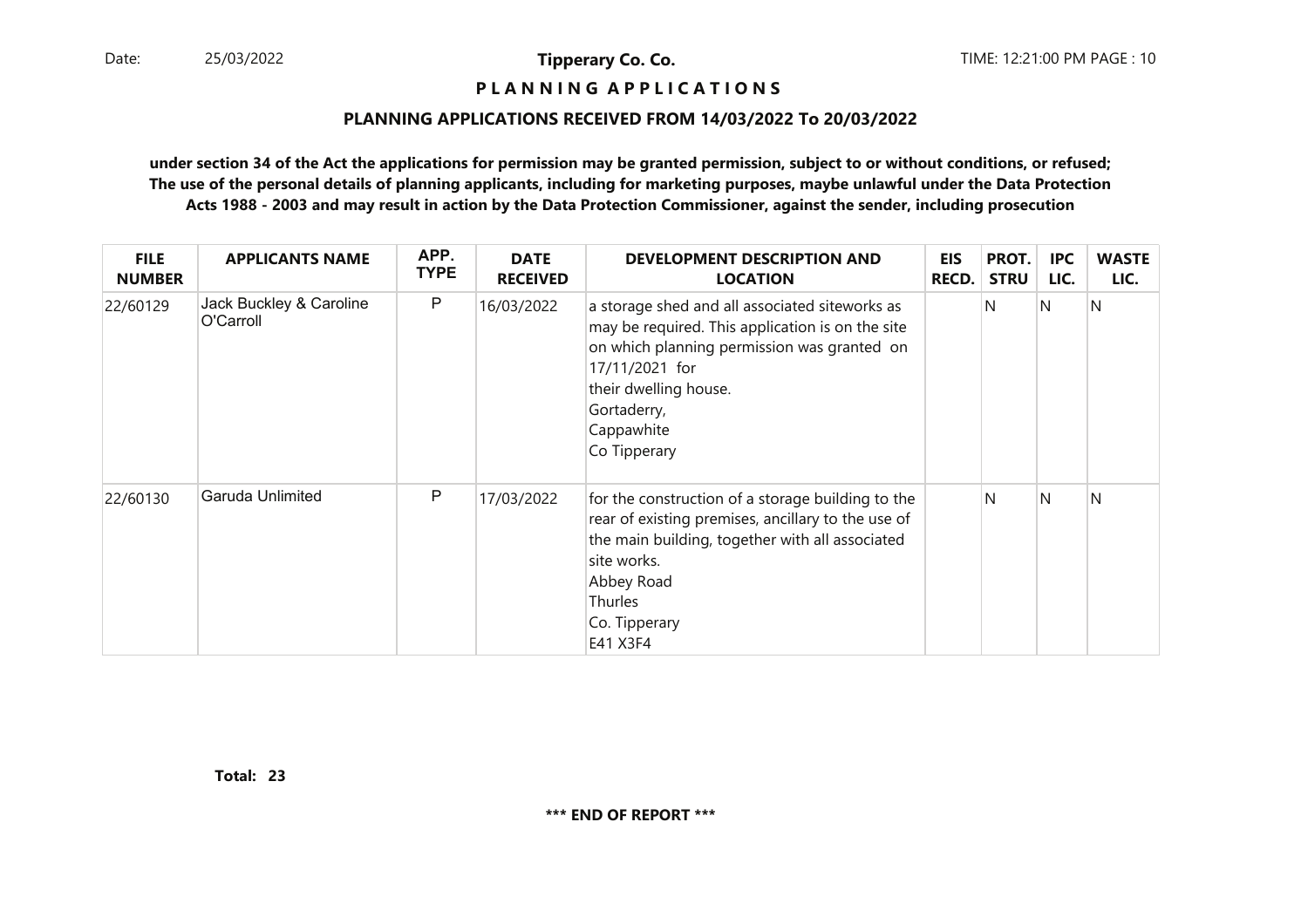# **P L A N N I N G A P P L I C A T I O N S**

# **PLANNING APPLICATIONS GRANTED FROM 14/03/2022 To 20/03/2022**

**in deciding a planning application the planning authority, in accordance with section 34(3) of the Act, has had regard to submissionsor observations recieved in accordance with these Regulations;**

| <b>FILE</b>   | <b>APPLICANTS NAME</b>                   | APP.        | <b>DATE</b>     | <b>DEVELOPMENT DESCRIPTION</b>                                                                                                                                                                                                                                                                                                                                                                                                                                                                                                                                                                                                                                                                                                                                                                                                                                                                                                                                                                                                                                                                                                                                                                                                                          | <b>M.O.</b> | <b>M.O.</b>   |
|---------------|------------------------------------------|-------------|-----------------|---------------------------------------------------------------------------------------------------------------------------------------------------------------------------------------------------------------------------------------------------------------------------------------------------------------------------------------------------------------------------------------------------------------------------------------------------------------------------------------------------------------------------------------------------------------------------------------------------------------------------------------------------------------------------------------------------------------------------------------------------------------------------------------------------------------------------------------------------------------------------------------------------------------------------------------------------------------------------------------------------------------------------------------------------------------------------------------------------------------------------------------------------------------------------------------------------------------------------------------------------------|-------------|---------------|
| <b>NUMBER</b> |                                          | <b>TYPE</b> | <b>RECEIVED</b> | <b>AND LOCATION</b>                                                                                                                                                                                                                                                                                                                                                                                                                                                                                                                                                                                                                                                                                                                                                                                                                                                                                                                                                                                                                                                                                                                                                                                                                                     | <b>DATE</b> | <b>NUMBER</b> |
| 21/282        | <b>Herbert and Rebecca</b><br>Williamson | P           | 08/03/2021      | 1. The construction of a two-storey extension 15/03/2022<br>to the front, side and rear of Ballytarsna<br>Castle. 2. Material change of use: A single<br>storey storage building is to be converted to<br>residential accommodation for a caretaker.<br>The construction works will consist of<br>internal alterations and minor alterations to<br>the exterior of the building. 3. The<br>construction of a bawn wall consisting of a<br>drystone wall, earth mound and hedging.<br>There will be restoration works at the<br>junction of the new bawn wall and ruined<br>section of bawn wall on the northern face of<br>the castle exterior wall. The eastern section<br>of bawn wall is to include entrance gates,<br>stone built piers and archway. 4. Further<br>improvement works at the junction of the<br>existing bawn wall and the new bawn wall<br>(this area forms part of the southern section<br>of bawn wall). The ruined section of bawn<br>wall (western section) is to be rebuilt. 5. The<br>replacement of the existing wastewater<br>treatment system with a certified wastewater<br>treatment system with pump chamber and a<br>soil polishing filter, to appropriate standards.<br>6. Landscaping of the site consisting of hard |             |               |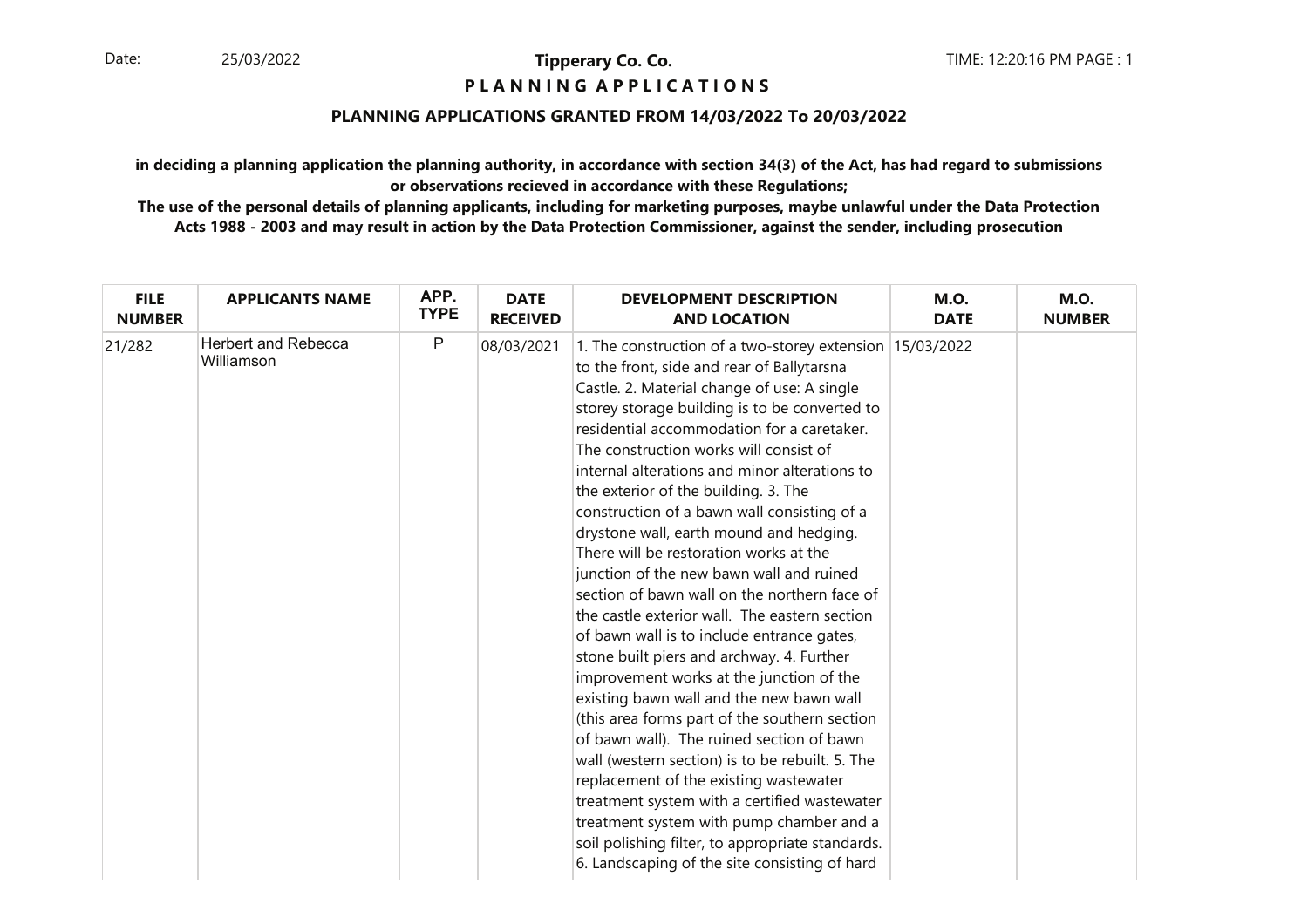# **P L A N N I N G A P P L I C A T I O N S**

# **PLANNING APPLICATIONS GRANTED FROM 14/03/2022 To 20/03/2022**

**in deciding a planning application the planning authority, in accordance with section 34(3) of the Act, has had regard to submissionsor observations recieved in accordance with these Regulations;**

|        |                             |              |            | landscaping areas, courtyard, parking areas,<br>planting beds, trees, shrubbery and grass<br>areas and all associated site works. We note<br>that Ballytarsna Castle is listed as a National<br>Monument (ID: TS00470) on the Record of<br>Monuments and Places. The Bawn at<br>Ballytarsna Castle is listed as a National<br>Monument (ID: TS04092) on the Record of<br>Monuments and Places. Also, Ballytarsna<br>Castle and Bawn is listed as a Protected<br>Structure (RPS Ref: S637) on the Record of<br><b>Protected Structures</b><br><b>Ballytarsna Castle</b><br>Ballytarsna<br>Cashel<br>Co. Tipperary |            |  |
|--------|-----------------------------|--------------|------------|------------------------------------------------------------------------------------------------------------------------------------------------------------------------------------------------------------------------------------------------------------------------------------------------------------------------------------------------------------------------------------------------------------------------------------------------------------------------------------------------------------------------------------------------------------------------------------------------------------------|------------|--|
| 21/999 | <b>Lilburn Valley Farms</b> | $\mathsf{R}$ | 09/07/2021 | existing bridge over the Nenagh river,<br>existing farm roadway and all associated site<br>works<br>Currahaha and Gurteen<br>Latteragh<br>Nenagh, Co. Tipperary                                                                                                                                                                                                                                                                                                                                                                                                                                                  | 16/03/2022 |  |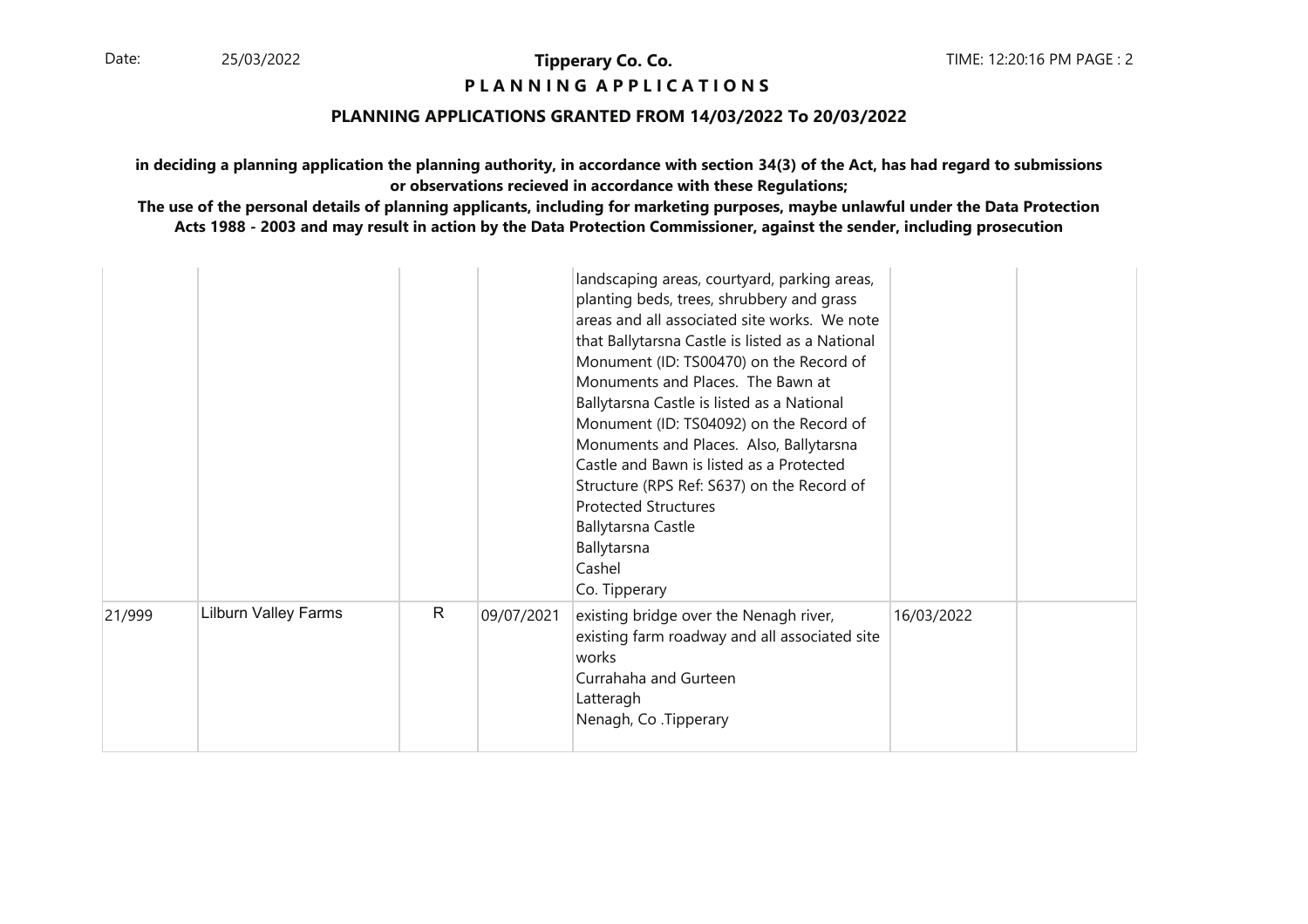# **P L A N N I N G A P P L I C A T I O N S**

# **PLANNING APPLICATIONS GRANTED FROM 14/03/2022 To 20/03/2022**

**in deciding a planning application the planning authority, in accordance with section 34(3) of the Act, has had regard to submissionsor observations recieved in accordance with these Regulations;**

| <b>FILE</b><br><b>NUMBER</b> | <b>APPLICANTS NAME</b> | APP.<br><b>TYPE</b> | <b>DATE</b><br><b>RECEIVED</b> | <b>DEVELOPMENT DESCRIPTION</b><br><b>AND LOCATION</b>                                                                                                                                                                                                                                                                                                                  | <b>M.O.</b><br><b>DATE</b> | <b>M.O.</b><br><b>NUMBER</b> |
|------------------------------|------------------------|---------------------|--------------------------------|------------------------------------------------------------------------------------------------------------------------------------------------------------------------------------------------------------------------------------------------------------------------------------------------------------------------------------------------------------------------|----------------------------|------------------------------|
| 21/1135                      | <b>Trevor Austin</b>   | R                   | 03/08/2021                     | of existing agricultural related structures, 1)<br>Mobile home 2) General purpose shed 3)<br>Canopy to stable area 4) Livestock handling<br>area 5) Livestock shed with underground<br>effluent tank, including all associated works<br>and Permission to construct a silage base<br>and associated site works<br>Bonagortbaun<br>Clonakenny<br>Roscrea, Co. Tipperary | 16/03/2022                 |                              |
| 21/1248                      | <b>Ruth Kennedy</b>    | P                   | 23/08/2021                     | construction of a new dwelling, new site<br>entrance and all associated site works<br>including a new septic tank system and<br>percolation area<br>Glassdrum Upper<br>Cappawhite<br>Co. Tipperary                                                                                                                                                                     | 15/03/2022                 |                              |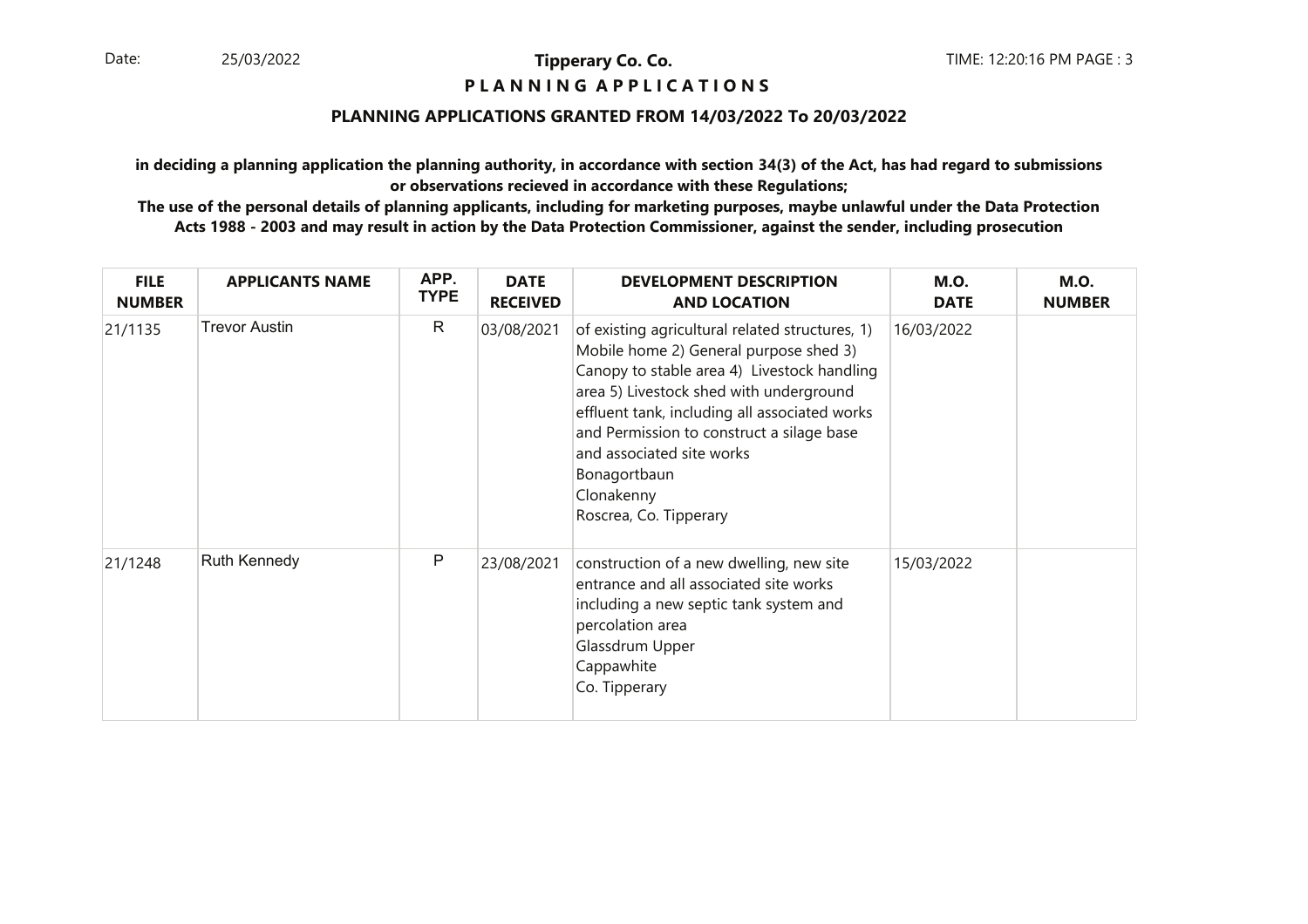# **P L A N N I N G A P P L I C A T I O N S**

# **PLANNING APPLICATIONS GRANTED FROM 14/03/2022 To 20/03/2022**

**in deciding a planning application the planning authority, in accordance with section 34(3) of the Act, has had regard to submissionsor observations recieved in accordance with these Regulations;**

| <b>FILE</b><br><b>NUMBER</b> | <b>APPLICANTS NAME</b>           | APP.<br><b>TYPE</b> | <b>DATE</b><br><b>RECEIVED</b> | <b>DEVELOPMENT DESCRIPTION</b><br><b>AND LOCATION</b>                                                                                                                                                                                                            | <b>M.O.</b><br><b>DATE</b> | <b>M.O.</b><br><b>NUMBER</b> |
|------------------------------|----------------------------------|---------------------|--------------------------------|------------------------------------------------------------------------------------------------------------------------------------------------------------------------------------------------------------------------------------------------------------------|----------------------------|------------------------------|
| 21/1249                      | Deirdre White and Ian<br>Furlong | P                   | 23/08/2021                     | construction of a new dwelling, new site<br>entrance and all associated site works<br>including a new septic tank system and<br>percolation area<br>Glassdrum Upper<br>Cappawhite<br>Co. Tipperary                                                               | 16/03/2022                 |                              |
| 21/1451                      | Margaret Carroll O'Donnell       | $\mathsf{P}$        | 30/09/2021                     | demolish existing derelict house and for<br>permission for new dwelling with attached<br>garage using existing entrance, wastewater<br>treatment system with percolation area and<br>all associated site works<br>Rockforest<br>Knock<br>Roscrea<br>Co Tipperary | 14/03/2022                 |                              |
| 21/1644                      | Darren Gayson                    | P                   | 12/11/2021                     | erect a two storey extension to the rear of<br>my existing dwelling house and all<br>associated site works and services<br>Windmill<br>Cashel<br>Co. Tipperary                                                                                                   | 14/03/2022                 |                              |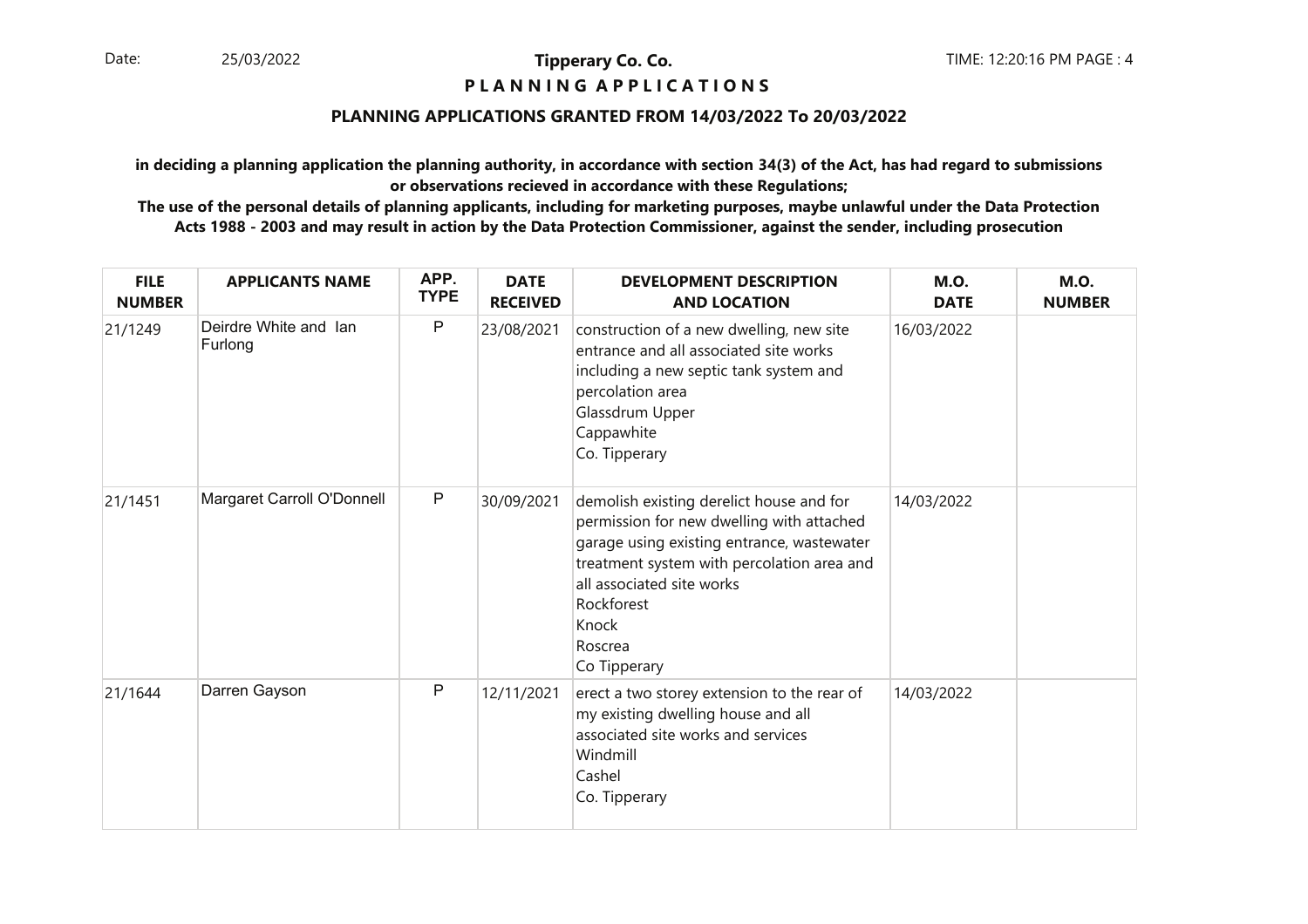# **P L A N N I N G A P P L I C A T I O N S**

# **PLANNING APPLICATIONS GRANTED FROM 14/03/2022 To 20/03/2022**

**in deciding a planning application the planning authority, in accordance with section 34(3) of the Act, has had regard to submissionsor observations recieved in accordance with these Regulations;**

| <b>FILE</b><br><b>NUMBER</b> | <b>APPLICANTS NAME</b> | APP.<br><b>TYPE</b> | <b>DATE</b><br><b>RECEIVED</b> | <b>DEVELOPMENT DESCRIPTION</b><br><b>AND LOCATION</b>                                                                                                                                                                                                                                                   | <b>M.O.</b><br><b>DATE</b> | <b>M.O.</b><br><b>NUMBER</b> |
|------------------------------|------------------------|---------------------|--------------------------------|---------------------------------------------------------------------------------------------------------------------------------------------------------------------------------------------------------------------------------------------------------------------------------------------------------|----------------------------|------------------------------|
| 21/1729                      | lan Edinborough        | $\mathsf{R}$        | 30/11/2021                     | to retain an existing rear extension, as built, a $14/03/2022$<br>garden shed, as built and all ancillary works<br>associated with same<br>Kilshenane<br>Cashel<br>Co. Tipperary E25 HH04                                                                                                               |                            |                              |
| 21/1767                      | <b>Martin Delaney</b>  | P                   | 08/12/2021                     | to construct a storey and a half dwelling<br>house, waste water treatment and disposal<br>system, entrance and all associated site<br>works<br>Dromard Beg<br>Clonmore<br>Templemore<br>Co. Tipperary                                                                                                   | 15/03/2022                 |                              |
| 21/1879                      | Tara O'Sullivan        | $\mathsf{R}$        | 22/12/2021                     | change of use of units 15 & 16 (currently<br>registered as office use) and unit 17<br>(currently registered as retail use) to use as<br>dance studio, along with associated internal<br>works to refit to suit the change of use<br>Units 15, 16 & 17<br>Quintins Way<br><b>Pearse Street</b><br>Nenagh | 16/03/2022                 |                              |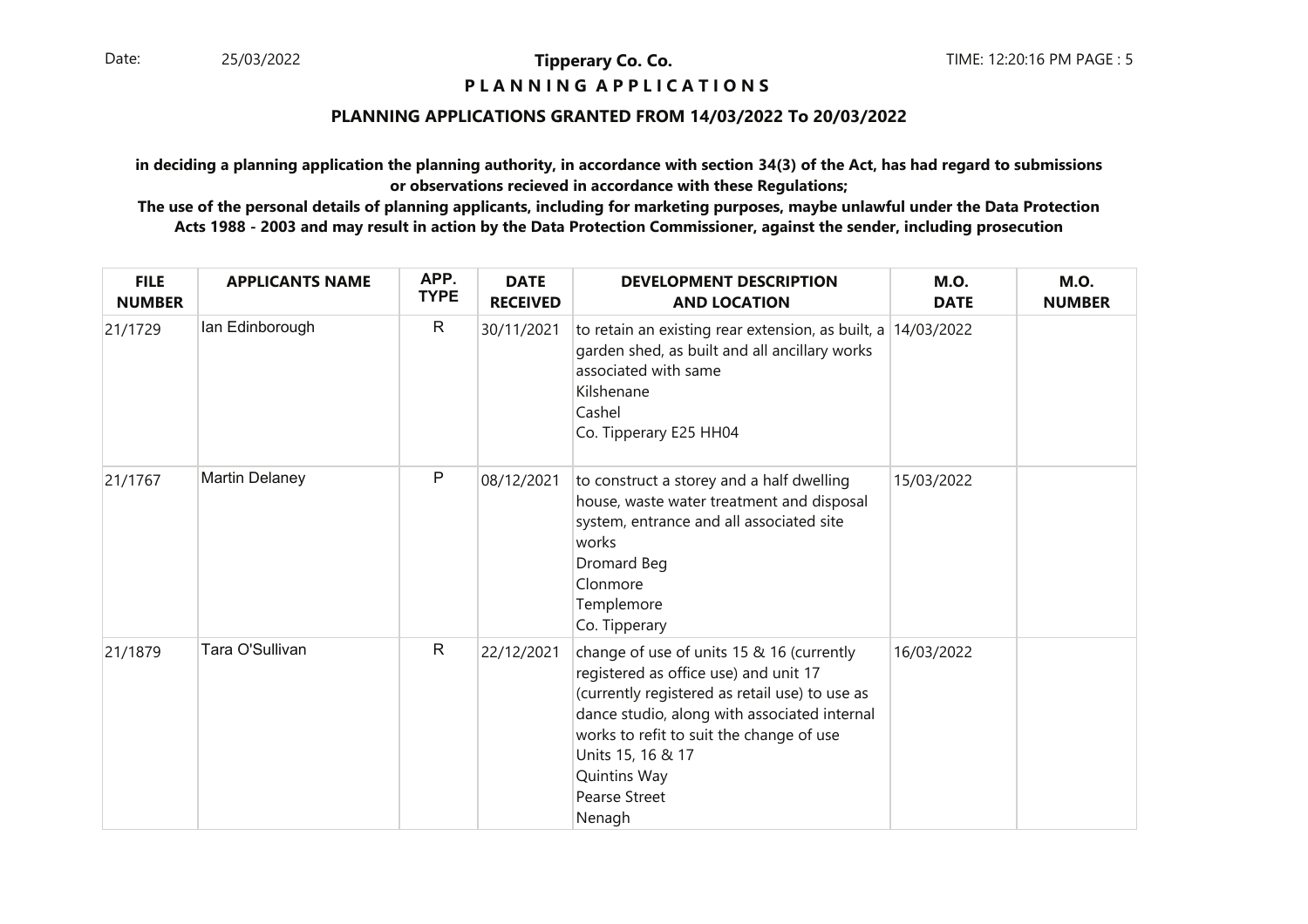# **P L A N N I N G A P P L I C A T I O N S**

# **PLANNING APPLICATIONS GRANTED FROM 14/03/2022 To 20/03/2022**

**in deciding a planning application the planning authority, in accordance with section 34(3) of the Act, has had regard to submissionsor observations recieved in accordance with these Regulations;**

| <b>FILE</b><br><b>NUMBER</b> | <b>APPLICANTS NAME</b>    | APP.<br><b>TYPE</b> | <b>DATE</b><br><b>RECEIVED</b> | <b>DEVELOPMENT DESCRIPTION</b><br><b>AND LOCATION</b>                                                                                                                                   | <b>M.O.</b><br><b>DATE</b> | <b>M.O.</b><br><b>NUMBER</b> |
|------------------------------|---------------------------|---------------------|--------------------------------|-----------------------------------------------------------------------------------------------------------------------------------------------------------------------------------------|----------------------------|------------------------------|
| 21/60001                     | Garry Corcoran            | $\mathsf{P}$        | 22/12/2021                     | To construct dwelling house, garage, waste<br>water treatment system, entrance, driveway<br>along with all ancillary site works<br>Ballyhogan<br>Ballycommon<br>Nenagh<br>Co. Tipperary | 15/03/2022                 |                              |
| 22/48                        | Marie Cleary              | P                   | 21/01/2022                     | new dwelling house, new entrance, septic<br>tank with standard percolation area and all<br>associated site works<br>Drom<br>Borrisoleigh<br>Thurles<br>Co Tipperary                     | 15/03/2022                 |                              |
| 22/54                        | Lioslane Enterprises Ltd. | $\mathsf{P}$        | 24/01/2022                     | a slatted cattle house with underground<br>slurry storage, ancillary concrete and all<br>associated site works<br>Lacka<br>Shinrone<br>Roscrea<br>Co. Tipperary                         | 14/03/2022                 |                              |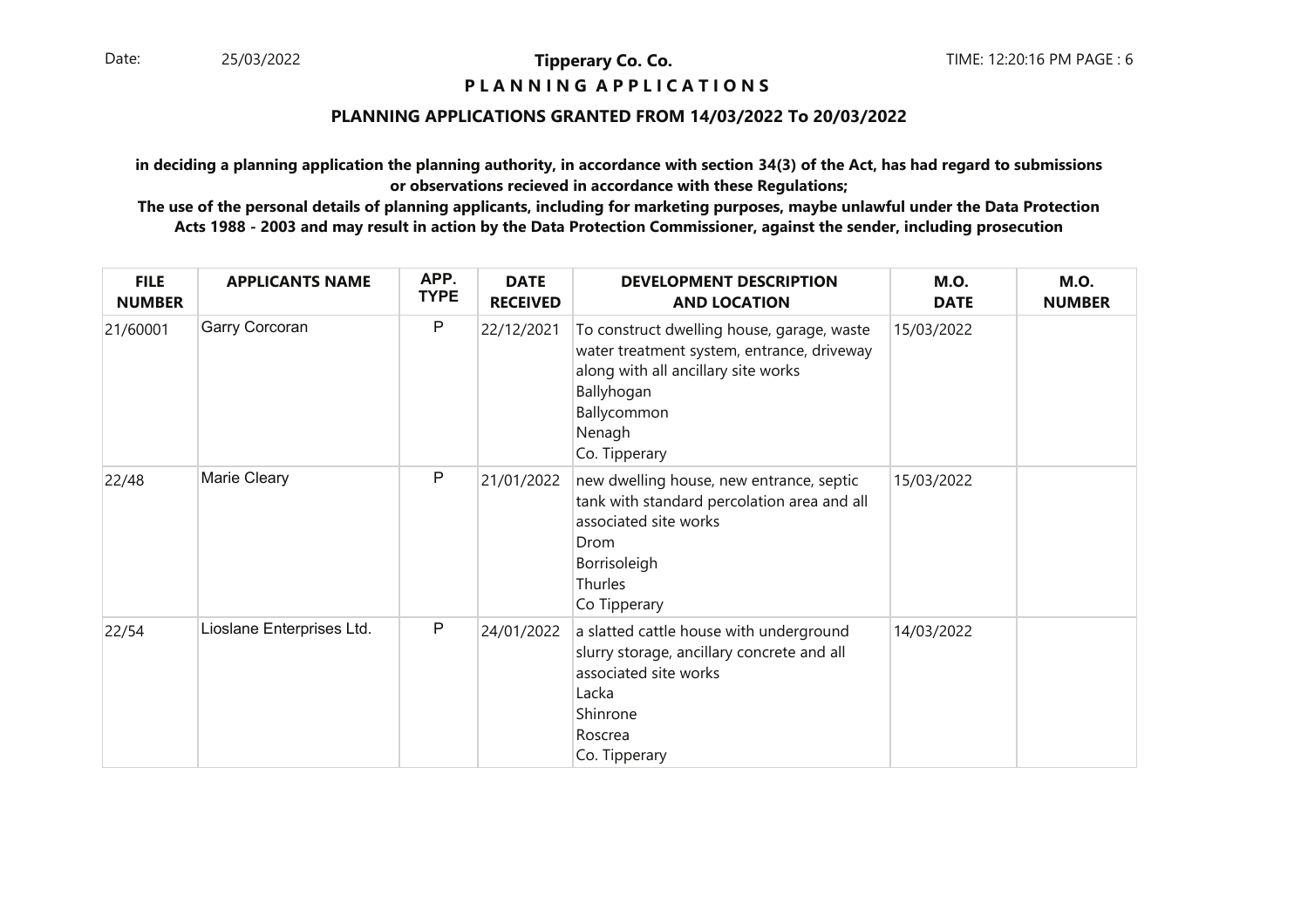# **P L A N N I N G A P P L I C A T I O N S**

# **PLANNING APPLICATIONS GRANTED FROM 14/03/2022 To 20/03/2022**

**in deciding a planning application the planning authority, in accordance with section 34(3) of the Act, has had regard to submissionsor observations recieved in accordance with these Regulations;**

| <b>FILE</b><br><b>NUMBER</b> | <b>APPLICANTS NAME</b> | APP.<br><b>TYPE</b> | <b>DATE</b><br><b>RECEIVED</b> | <b>DEVELOPMENT DESCRIPTION</b><br><b>AND LOCATION</b>                                                                                                                                                                                                                                                                                                                            | <b>M.O.</b><br><b>DATE</b> | <b>M.O.</b><br><b>NUMBER</b> |
|------------------------------|------------------------|---------------------|--------------------------------|----------------------------------------------------------------------------------------------------------------------------------------------------------------------------------------------------------------------------------------------------------------------------------------------------------------------------------------------------------------------------------|----------------------------|------------------------------|
| 22/64                        | William O'Brien        | $\mathsf{R}$        | 27/01/2022                     | domestic garage attached to existing<br>dwelling and domestic shed<br>Carrigatoher<br>Nenagh<br>Co Tippeary                                                                                                                                                                                                                                                                      | 16/03/2022                 |                              |
| 22/66                        | Paul & Aine Casey      | $\mathsf{R}$        | 27/01/2022                     | for (i) Existing detached outbuilding<br>comprising a games room for purposes<br>incidental to the enjoyment of the existing<br>dwelling house. (ii) elevational differences on<br>as built existing dwelling to that shown on<br>those submitted under Planning Application<br>Reference No 17600013 and all associated<br>site works.<br>Loughtally<br>Clonmel<br>Co Tipperary | 15/03/2022                 |                              |
| 22/60028                     | Denise McCarthy        | $\mathsf{P}$        | 26/01/2022                     | Change the design of the house that was<br>previously granted under planning Ref. No.<br>19600869<br>Grange Road<br>Ballina,<br>Co. Tipperary<br>V94 Y6F3                                                                                                                                                                                                                        | 16/03/2022                 |                              |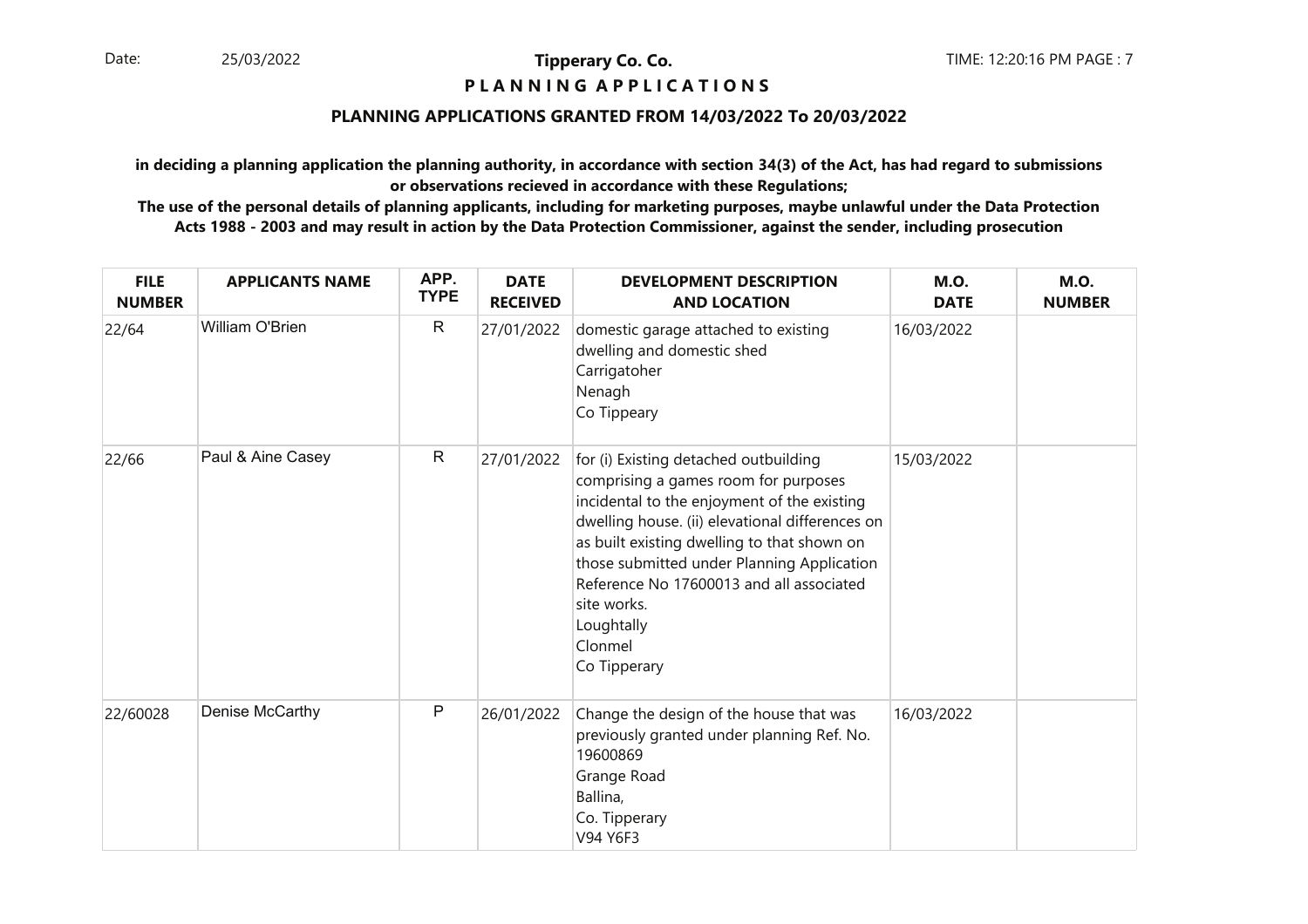# **P L A N N I N G A P P L I C A T I O N S**

# **PLANNING APPLICATIONS GRANTED FROM 14/03/2022 To 20/03/2022**

**in deciding a planning application the planning authority, in accordance with section 34(3) of the Act, has had regard to submissionsor observations recieved in accordance with these Regulations;**

 **The use of the personal details of planning applicants, including for marketing purposes, maybe unlawful under the Data ProtectionActs 1988 - 2003 and may result in action by the Data Protection Commissioner, against the sender, including prosecution**

| <b>FILE</b>   | <b>APPLICANTS NAME</b>                       | APP.        | <b>DATE</b>     | <b>DEVELOPMENT DESCRIPTION</b>                                                                                                                                       | <b>M.O.</b> | M.O.          |
|---------------|----------------------------------------------|-------------|-----------------|----------------------------------------------------------------------------------------------------------------------------------------------------------------------|-------------|---------------|
| <b>NUMBER</b> |                                              | <b>TYPE</b> | <b>RECEIVED</b> | <b>AND LOCATION</b>                                                                                                                                                  | <b>DATE</b> | <b>NUMBER</b> |
| 22/60030      | Executors of the Estate<br>Late Sarah Bourke | R           |                 | $27/01/2022$ to retain domestic garage to the side of my<br>dwelling with all associated siteworks<br>Ballaghboy,<br>Ballinure,<br>Thurles, Co. Tipperary<br>E41RW20 | 14/03/2022  |               |

**17Total:**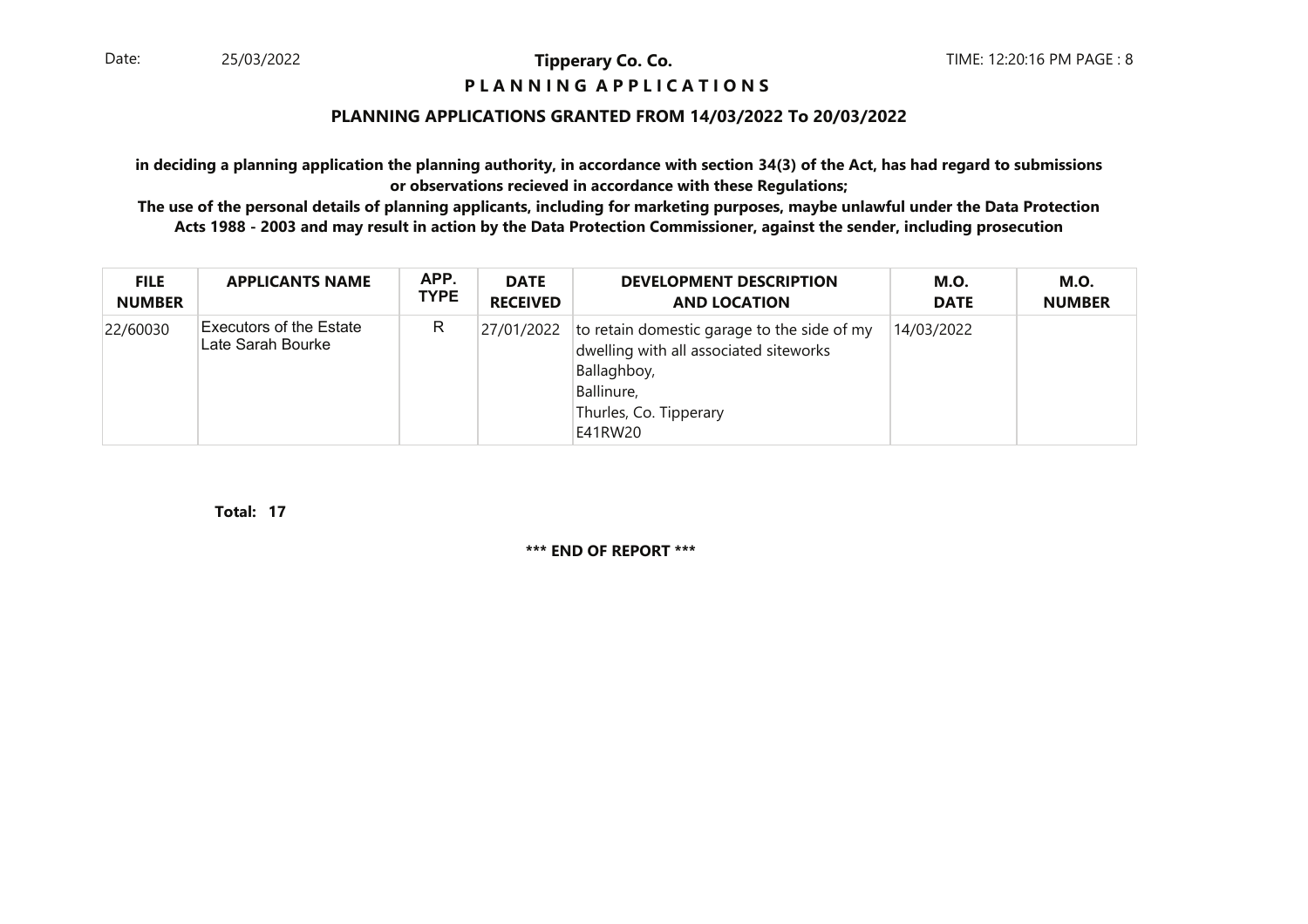### **P L A N N I N G A P P L I C A T I O N S**

#### **PLANNING APPLICATIONS REFUSED FROM 14/03/2022 To 20/03/2022**

**in deciding a planning application the planning authority, in accordance with section 34(3) of the Act, has had regard to submissionsor observations recieved in accordance with these Regulations;**

 **The use of the personal details of planning applicants, including for marketing purposes, maybe unlawful under the Data ProtectionActs 1988 - 2003 and may result in action by the Data Protection Commissioner, against the sender, including prosecution**

| <b>FILE</b><br><b>NUMBER</b> | <b>APPLICANTS NAME</b> | APP.<br><b>TYPE</b> | <b>DATE</b><br><b>RECEIVED</b> | DEVELOPMENT DESCRIPTION AND LOCATION                                                                                                                                             | <b>M.O.</b><br><b>DATE</b> | <b>M.O.</b><br><b>NUMBER</b> |
|------------------------------|------------------------|---------------------|--------------------------------|----------------------------------------------------------------------------------------------------------------------------------------------------------------------------------|----------------------------|------------------------------|
| 21/1734                      | Cillian Porter         | P                   | 01/12/2021                     | a new single storey house complete with a<br>domestic garage, effluent treatment system and a<br>new site entrance<br>Ballymackeogh<br>Newport<br>Co Tipperary                   | 16/03/2022                 |                              |
| 22/61                        | Michael and Mary Maher | P                   | 26/01/2022                     | a detached dwelling in addition to the 6 no.<br>dwellings granted under planning reference<br>number 201147 and all associated site works<br>Drangan<br>Thurles<br>Co. Tipperary | 16/03/2022                 |                              |

**2Total:**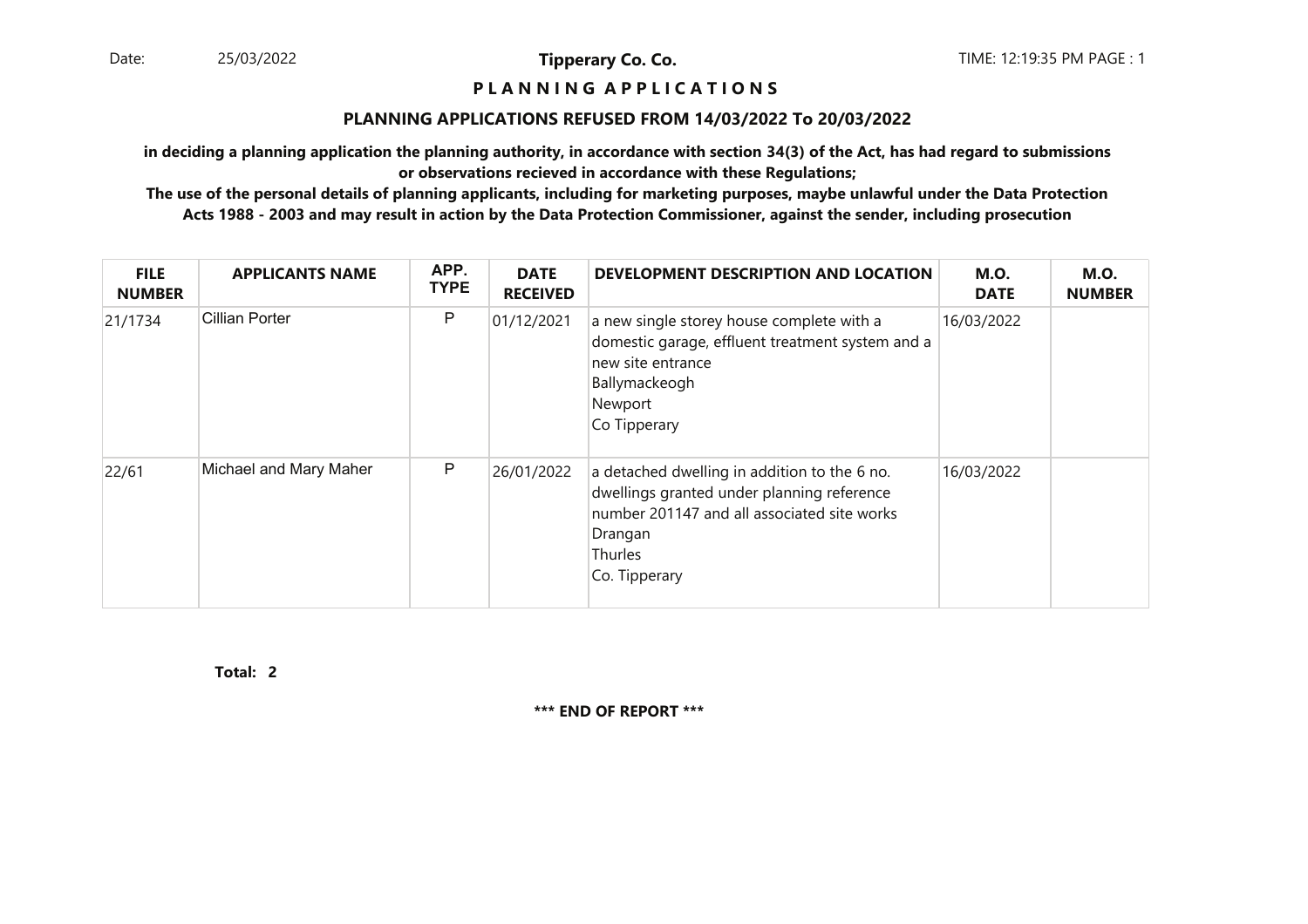# **P L A N N I N G A P P L I C A T I O N S**

#### **PLANNING APPLICATIONS REFUSED FROM 14/03/2022 To 20/03/2022**

**in deciding a planning application the planning authority, in accordance with section 34(3) of the Act, has had regard to submissionsor observations recieved in accordance with these Regulations;**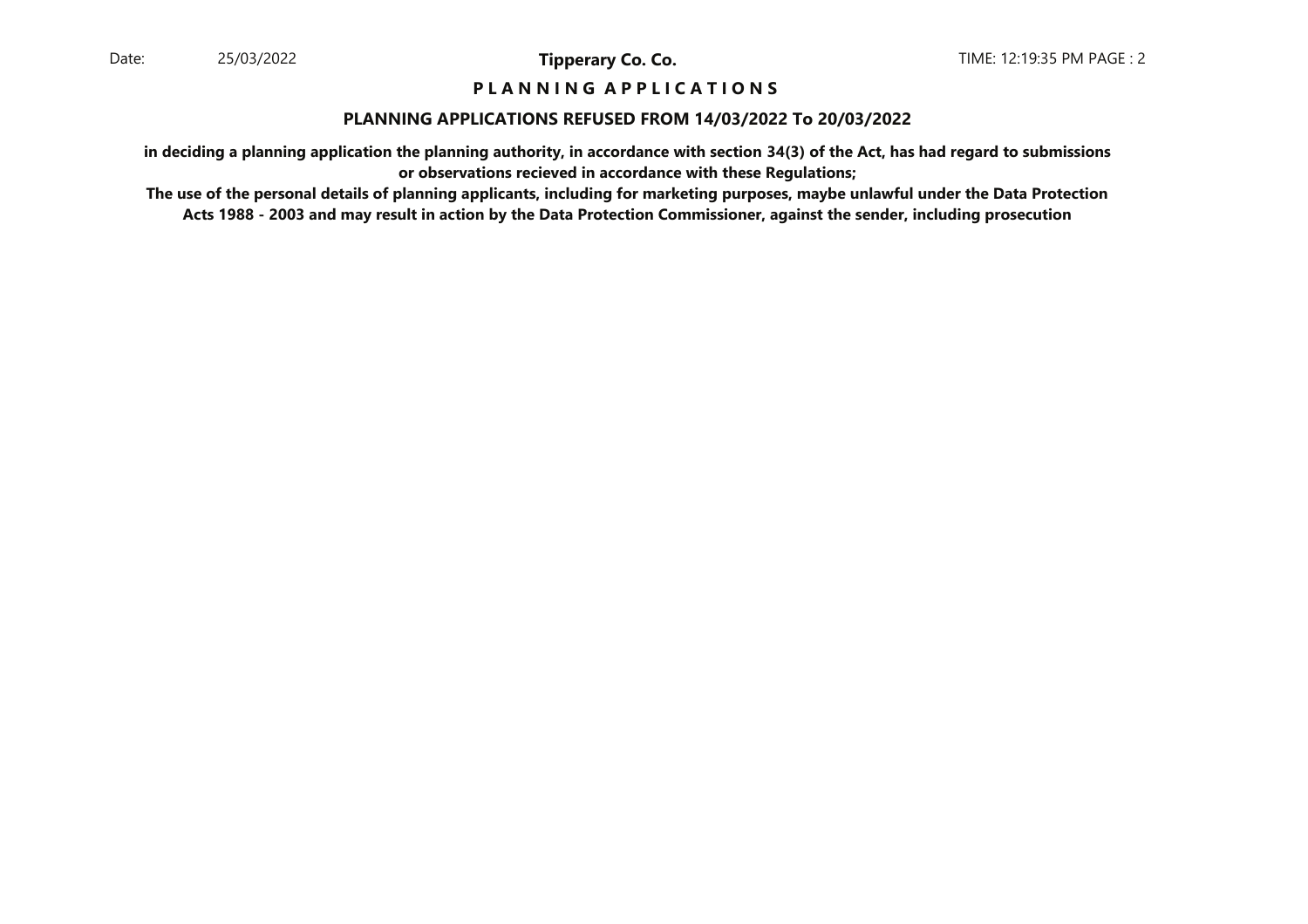Date: 25/03/2022 **Tipperary Co. Co. The Co. Co.** TIME: 12:18:51 PM PAGE : 1 25/03/2022

**Tipperary Co. Co.**

# **P L A N N I N G A P P L I C A T I O N S**

### **FURTHER INFORMATION RECEIVED/VALIDATED APPLICATIONS FROM 14/03/2022 To 20/03/2022**

| <b>FILE</b><br><b>NUMBER</b> | <b>APPLICANTS NAME</b>             | APP.<br><b>TYPE</b> | <b>DATE</b><br><b>INVALID</b> | <b>DATE</b><br><b>RECEIVED</b> |    | <b>DEVELOPMENT DESCRIPTION</b><br><b>AND LOCATION</b>                                                                                                                                                 |
|------------------------------|------------------------------------|---------------------|-------------------------------|--------------------------------|----|-------------------------------------------------------------------------------------------------------------------------------------------------------------------------------------------------------|
| 21/1294                      | <b>Cathy Gallahue</b>              | P                   |                               | 16/03/2022                     | F. | demolition of an exisiting shed and construction of a<br>two storey extension to the rear of the existing<br>dwelling and all associated site works<br>Mackanagh<br>Aherlow<br>Co. Tipperary E34 FX38 |
| 21/1504                      | Jim Long & Pamela Booth            | P                   |                               | 16/03/2022                     | F. | dwelling, domestic garage cum stable and fuel store,<br>entrance, install septic tank including associated site<br>works<br>Lisnagrough<br>Holycross<br>Thurles<br>Co Tipperary                       |
| 21/1539                      | Sarah Moloney and Mark<br>Corrigan | P                   |                               | 15/03/2022                     | F. | new two storey house complete with a domestic<br>garage, effluent treatment system and a new site<br>entrance<br>Cooleen<br>Birdhill<br>Co. Tipperary                                                 |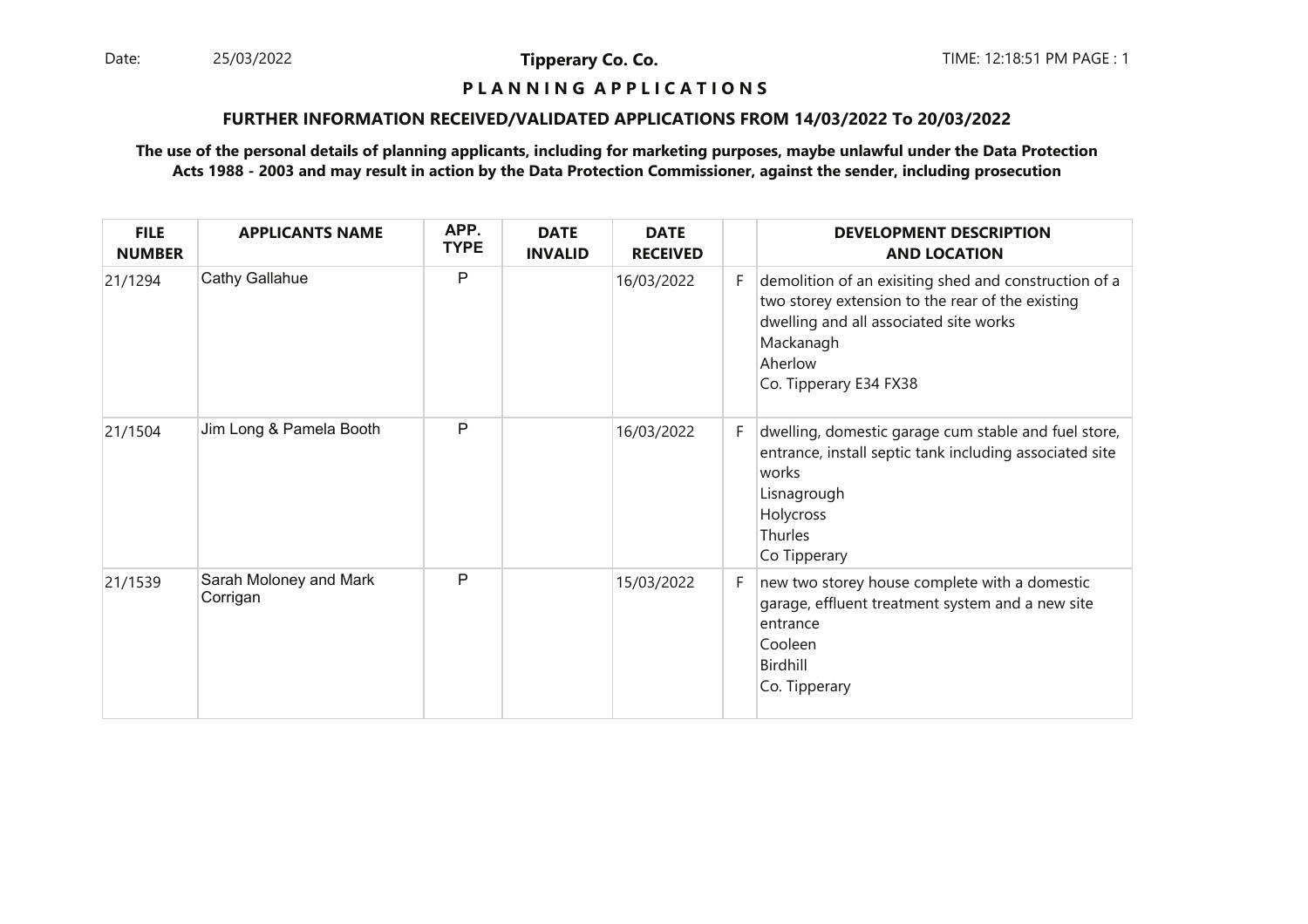25/03/2022

**Tipperary Co. Co.**

#### **P L A N N I N G A P P L I C A T I O N S**

### **FURTHER INFORMATION RECEIVED/VALIDATED APPLICATIONS FROM 14/03/2022 To 20/03/2022**

| <b>FILE</b><br><b>NUMBER</b> | <b>APPLICANTS NAME</b> | APP.<br><b>TYPE</b> | <b>DATE</b><br><b>INVALID</b> | <b>DATE</b><br><b>RECEIVED</b> |    | <b>DEVELOPMENT DESCRIPTION</b><br><b>AND LOCATION</b>                                                                                                                                                                                                                                                                                                                                                                                                                                                                                                                                                                                                                                                                                                                                                                                                      |
|------------------------------|------------------------|---------------------|-------------------------------|--------------------------------|----|------------------------------------------------------------------------------------------------------------------------------------------------------------------------------------------------------------------------------------------------------------------------------------------------------------------------------------------------------------------------------------------------------------------------------------------------------------------------------------------------------------------------------------------------------------------------------------------------------------------------------------------------------------------------------------------------------------------------------------------------------------------------------------------------------------------------------------------------------------|
| 21/1843                      | Remcoll Capitol Ltd    | P                   |                               | 16/03/2022                     | F. | 1. construction of 11 number two storey two-<br>bedroom terraced houses arranged in three blocks, 2.<br>the provision of both foul and storm water services to<br>the proposed houses which shall connect into the<br>adjoining housing development An Duiche, 3. the<br>provision of watermain services to the proposed<br>houses which shall connect into the adjoining<br>housing development at An Duiche, 4. the provision<br>of carparking facilities for the proposed dwellings, 5.<br>the provision of a pedestrian footpath which shall<br>connect into the adjoining housing development at<br>An Duiche, 6. the provision of all public lighting, 7.<br>the provision of all boundary treatments to the<br>dwellings and site boundaries and 8. all ancillary site<br>works<br>An Duiche<br>Scalaheen<br><b>Tipperary Town</b><br>Co. Tipperary |
| 21/1857                      | Jeremy Furlong         | P                   |                               | 15/03/2022                     | F. | erect a 2 storey dwelling house with attached garage,<br>entrance, effluent treatment system and all ancillary<br>works<br>Carrow (Carhue)<br>Dundrum<br>Co. Tipperary                                                                                                                                                                                                                                                                                                                                                                                                                                                                                                                                                                                                                                                                                     |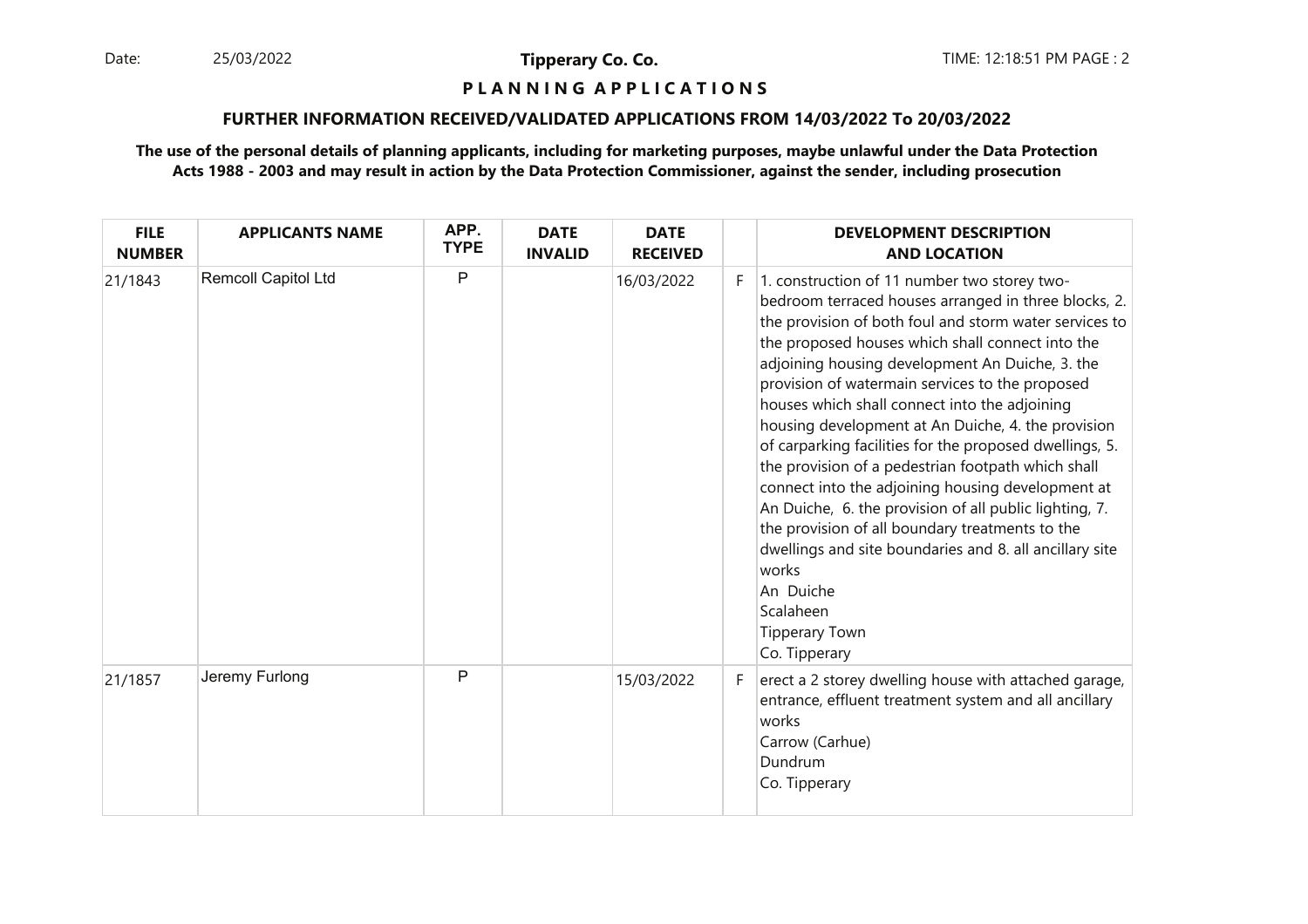25/03/2022

**Tipperary Co. Co.**

# **P L A N N I N G A P P L I C A T I O N S**

### **FURTHER INFORMATION RECEIVED/VALIDATED APPLICATIONS FROM 14/03/2022 To 20/03/2022**

| <b>FILE</b><br><b>NUMBER</b> | <b>APPLICANTS NAME</b>                      | APP.<br><b>TYPE</b> | <b>DATE</b><br><b>INVALID</b> | <b>DATE</b><br><b>RECEIVED</b> |    | <b>DEVELOPMENT DESCRIPTION</b><br><b>AND LOCATION</b>                                                                                                                                                                                                                                                                                                            |
|------------------------------|---------------------------------------------|---------------------|-------------------------------|--------------------------------|----|------------------------------------------------------------------------------------------------------------------------------------------------------------------------------------------------------------------------------------------------------------------------------------------------------------------------------------------------------------------|
| 21/1887                      | Philip O'Neill                              | P                   |                               | 14/03/2022                     | F. | permanent separation of the duplex unit, previously<br>used for quest accommodation, from the main<br>dwelling house, this alteration constitutes a material<br>deviation of condition 1 of permission 03/51/0191<br>and will provide 2 separate dwellings where<br>previously there was one<br>Caherelly Close<br>Main Street<br><b>Ballina</b><br>Co Tipperary |
| 22/60014                     | Diarmuid & Deirdre Haverty                  | P                   |                               | 18/03/2022                     | F. | a) construction of a new, part two-storey, part single-<br>storey detached dwelling; b) new detached garage; c)<br>new site entrance; d) new connections to existing<br>utilities; e) new waste-water treatment system &<br>percolation area; f) all associated site works<br>Cloonmore<br>Ballymackey<br>Nenagh<br>Co. Tipperary                                |
| 22/60044                     | Martina O'Dwyer and Michael<br><b>Breen</b> | P                   |                               | 16/03/2022                     | F. | to erect a bungalow, domestic garage, effluent<br>treatment tank and percolation system, entrance and<br>all associated ancillary works<br>Cloonmalonga<br>Donohill<br>Co. Tipperary                                                                                                                                                                             |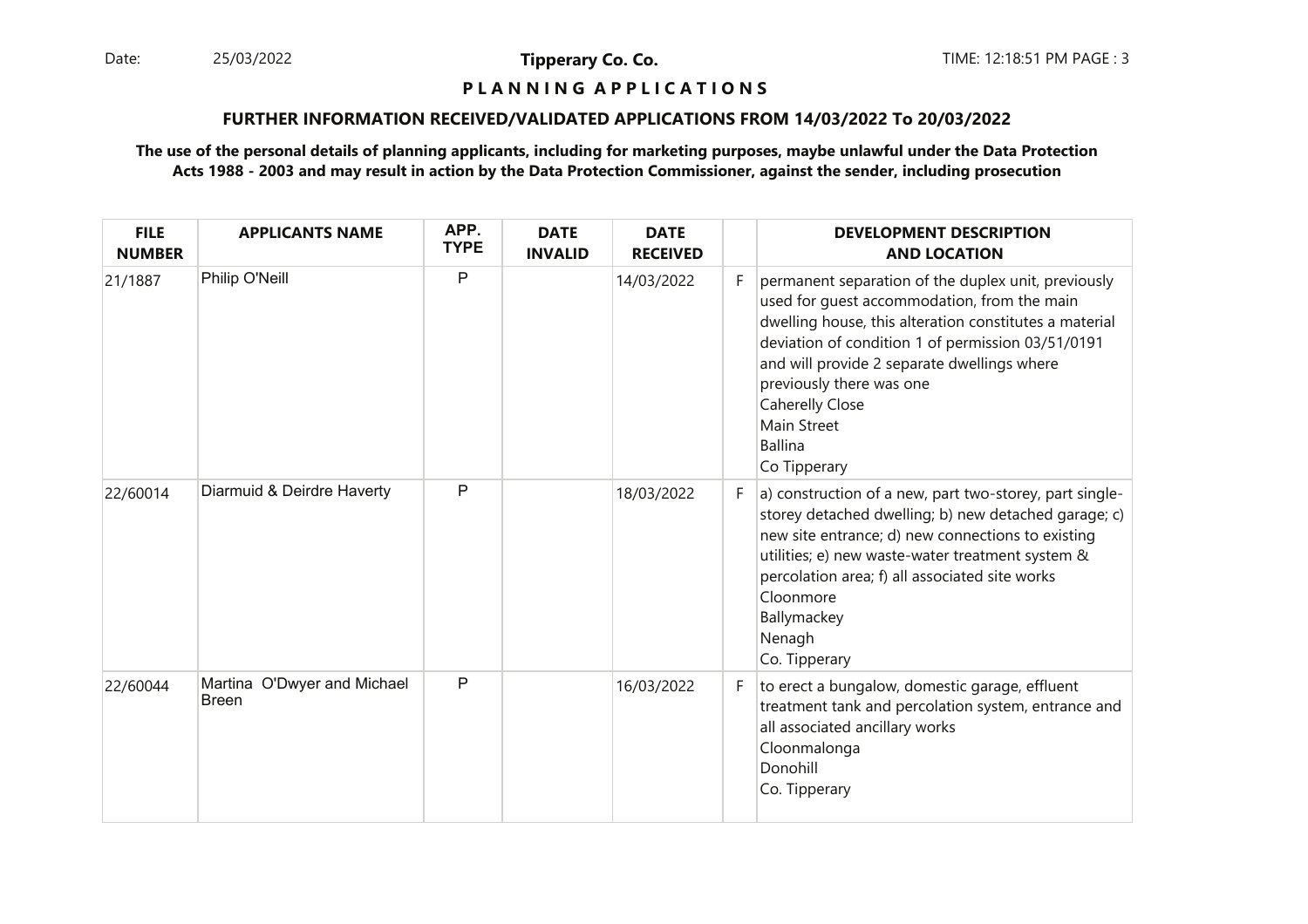## **P L A N N I N G A P P L I C A T I O N S**

#### **FURTHER INFORMATION RECEIVED/VALIDATED APPLICATIONS FROM 14/03/2022 To 20/03/2022**

**The use of the personal details of planning applicants, including for marketing purposes, maybe unlawful under the Data ProtectionActs 1988 - 2003 and may result in action by the Data Protection Commissioner, against the sender, including prosecution**

**8Total:**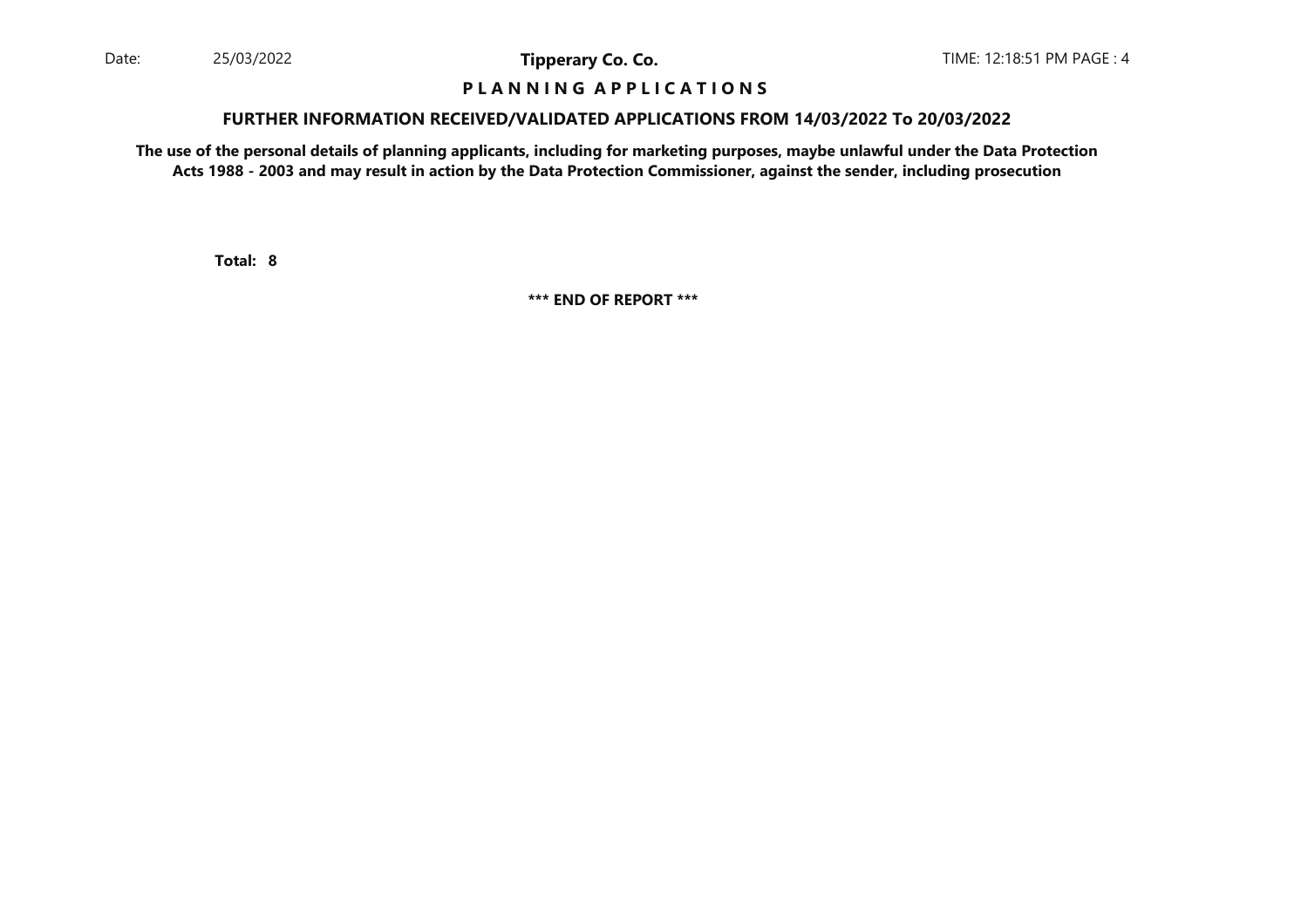**P L A N N I N G A P P L I C A T I O N S** 

# **INVALID APPLICATIONS FROM 14/03/2022 To 20/03/2022**

| <b>FILE</b><br><b>NUMBER</b> | <b>APPLICANTS NAME</b>       | APP.<br><b>TYPE</b> | <b>DATE</b><br><b>INVALID</b> | DEVELOPMENT DESCRIPTION AND LOCATION                                                                                                                                                                                                                                                                                                                                                                                                                                                                                                                                                                                      |
|------------------------------|------------------------------|---------------------|-------------------------------|---------------------------------------------------------------------------------------------------------------------------------------------------------------------------------------------------------------------------------------------------------------------------------------------------------------------------------------------------------------------------------------------------------------------------------------------------------------------------------------------------------------------------------------------------------------------------------------------------------------------------|
| 22/200                       | Geared Up Limited            | P                   | 14/03/2022                    | change of use of the subject unit from a shop (as per condition 2<br>of PA Ref: 17600313) to a warehouse with ancillary trade<br>counters selling building related products principally to trade,<br>internally, the construction of two trade counters (one for<br>general use and one for specialist use), externally the inclusion<br>of a small mechanical plant area at the rear of the building, all<br>signage including an LED downlighter on the main sign at the<br>entrance to the proposed trade counters and all ancillary works<br>in relation to the deveopment<br>Martyr's Road<br>Nenagh<br>Co Tipperary |
| 22/208                       | John Campion & Maria McGrann | P                   | 14/03/2022                    | a proposed new dwelling house and garage, installation of a<br>proprietary treatment system together with all associated site<br>works and a new revised entrance<br>Gortreagh<br>Castleiney<br>Templemore<br>Co Tipperary                                                                                                                                                                                                                                                                                                                                                                                                |
| 22/216                       | <b>Patrick Dalton</b>        | P                   | 14/03/2022                    | construction of a single storey A roof extension to replace<br>existing flat roof annex to the side of existing dwelling house,<br>inclusive of boundary modifications and all development works<br>Knockannapisha<br>Ballylooby<br>Cahir<br>CoTipperary                                                                                                                                                                                                                                                                                                                                                                  |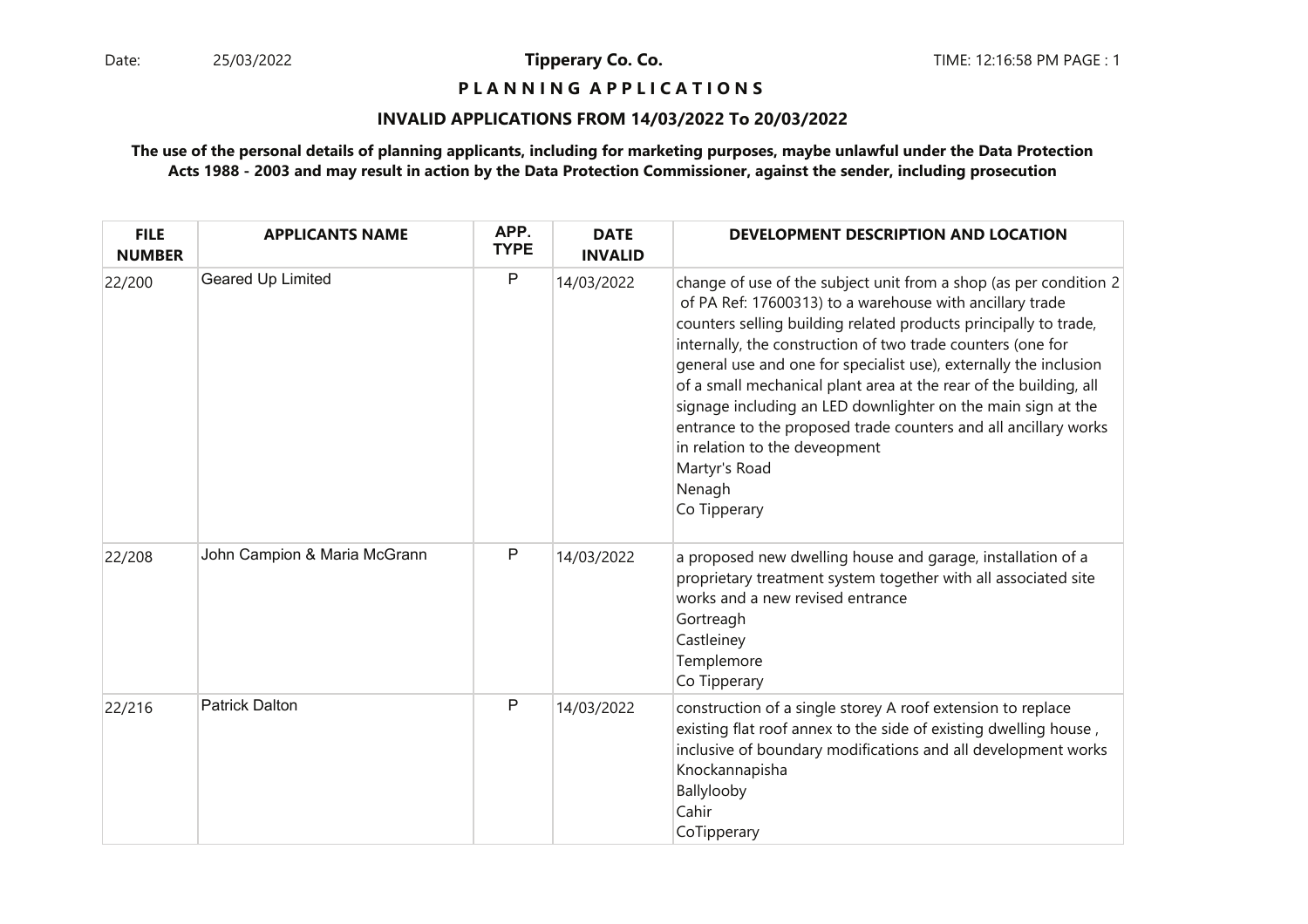**P L A N N I N G A P P L I C A T I O N S** 

# **INVALID APPLICATIONS FROM 14/03/2022 To 20/03/2022**

| <b>FILE</b><br><b>NUMBER</b> | <b>APPLICANTS NAME</b>            | APP.<br><b>TYPE</b> | <b>DATE</b><br><b>INVALID</b> | DEVELOPMENT DESCRIPTION AND LOCATION                                                                                                                                                                                                                                                                                                                                                                                                                                                                                    |
|------------------------------|-----------------------------------|---------------------|-------------------------------|-------------------------------------------------------------------------------------------------------------------------------------------------------------------------------------------------------------------------------------------------------------------------------------------------------------------------------------------------------------------------------------------------------------------------------------------------------------------------------------------------------------------------|
| 22/218                       | Stapleton Bakeries (Roscrea) Ltd. | $\mathsf{R}$        | 14/03/2022                    | 1.) changes to building made since Grant of planning<br>permissions in 2001, including additional mezzanine floor area,<br>and external maintenance access stair. Change of use of part of<br>1st floor to use as an apartment. 2.) Retention of plant and<br>tanks installed outside, ESB sub station, third tall silo, gas tanks,<br>milk tanks and water chiller. 3.) Permission to erect new<br>external stair from apartment<br>Stapleton Bakeries (Roscrea) Ltd<br>Parkmore<br>Roscrea, Co. Tipperary<br>E53 HY29 |
| 22/219                       | <b>Michael Guiry</b>              | P                   | 16/03/2022                    | The development will consist of the demolition of an existing<br>shed and a non-boundary garden wall, the construction of a 2<br>storey, 3-bedroom dwelling to the adjoining party wall of the<br>existing No. 15 Connolly Park. All with new vehicular access,<br>boundary walls, front and rear gardens and all associated site<br>works<br>No. 15 Connolly Park<br>Clonmel                                                                                                                                           |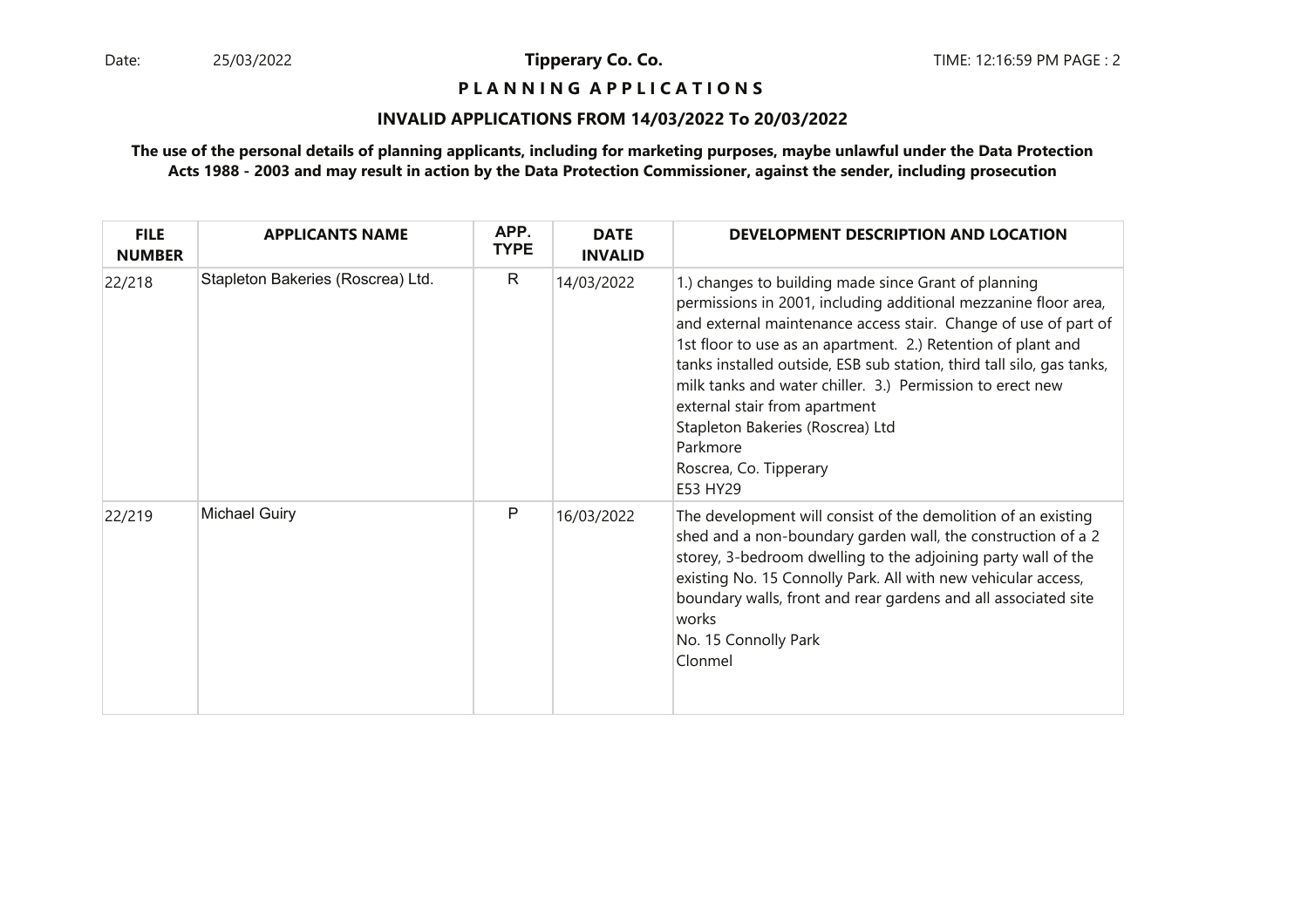# **P L A N N I N G A P P L I C A T I O N S**

# **INVALID APPLICATIONS FROM 14/03/2022 To 20/03/2022**

| <b>FILE</b><br><b>NUMBER</b> | <b>APPLICANTS NAME</b>  | APP.<br><b>TYPE</b> | <b>DATE</b><br><b>INVALID</b> | DEVELOPMENT DESCRIPTION AND LOCATION                                                                                                                                                                                                                                                                                                |
|------------------------------|-------------------------|---------------------|-------------------------------|-------------------------------------------------------------------------------------------------------------------------------------------------------------------------------------------------------------------------------------------------------------------------------------------------------------------------------------|
| 22/224                       | Pierce O Loughlin       | P                   | 15/03/2022                    | to construct 56 New Houses consisting of 35 Three bed houses,<br>20 Two bed houses and 1 Four bed house along with a foul<br>sewer pumping station, surface water attenuation system and all<br>associated site works<br>Sir Johns Road<br>Ballynagrana<br>Carrick on Suir<br>Co Tipperary                                          |
| 22/60120                     | Softwash Laundrette Ltd | $\mathsf{R}$        | 16/03/2022                    | The development consists of Two standalone Laundrette Kiosks<br>and all associated works<br><b>Upper Friar Street</b><br>Cashel<br>Co. Tipperary                                                                                                                                                                                    |
| 22/60122                     | Mary Fitzgerald         | P                   | 14/03/2022                    | a) develop a single-storey extension to rear of existing dwelling,<br>b) install additional<br>windows to roadside elevation of existing house, c) replace<br>existing door to east elevation with window, d) install an alu-clad<br>window to roof and all other site works<br>Kiltankin<br>Kilbehenny<br>Mitchelstown<br>P67 X861 |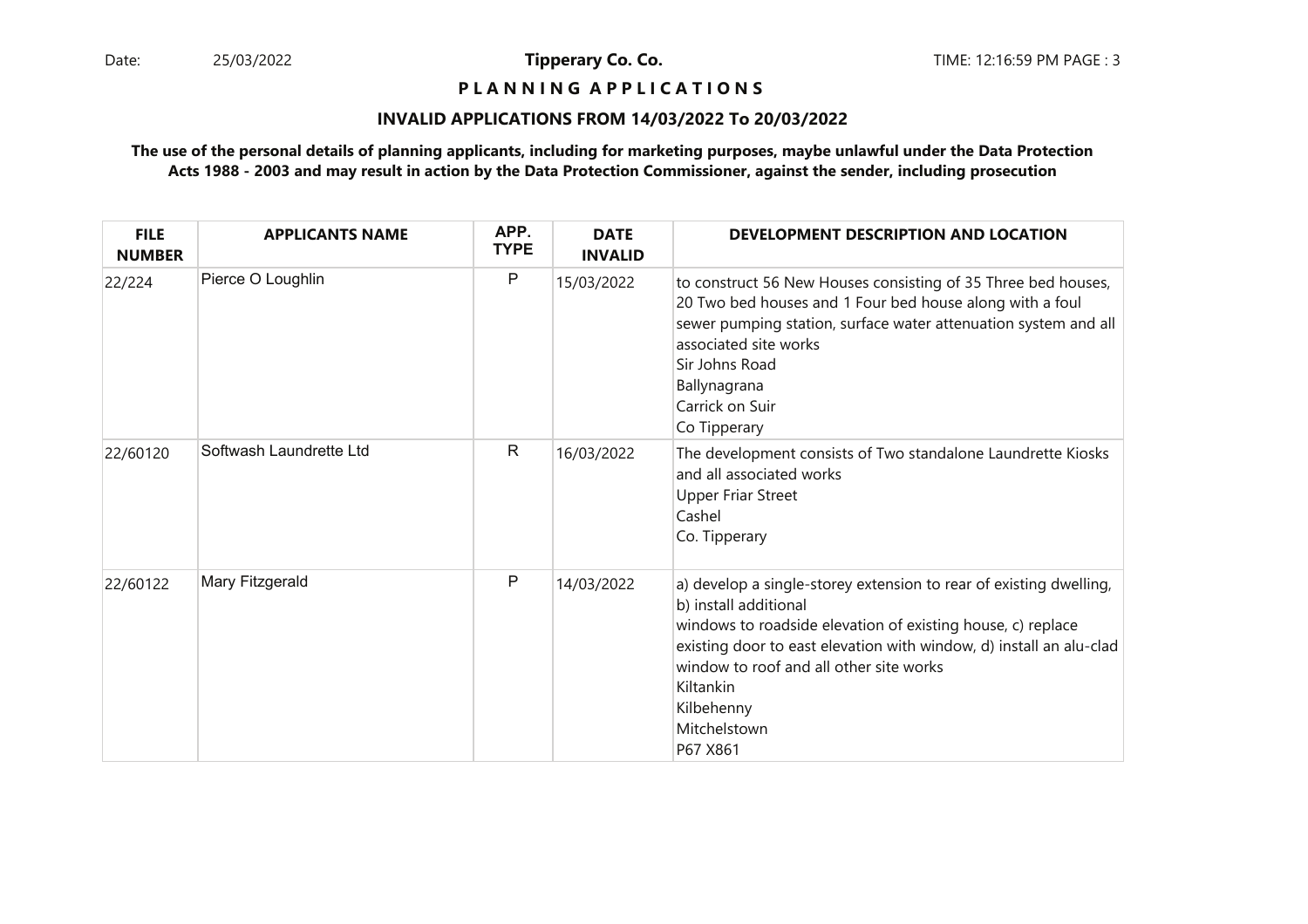# **P L A N N I N G A P P L I C A T I O N S**

### **INVALID APPLICATIONS FROM 14/03/2022 To 20/03/2022**

**The use of the personal details of planning applicants, including for marketing purposes, maybe unlawful under the Data ProtectionActs 1988 - 2003 and may result in action by the Data Protection Commissioner, against the sender, including prosecution**

**8Total:**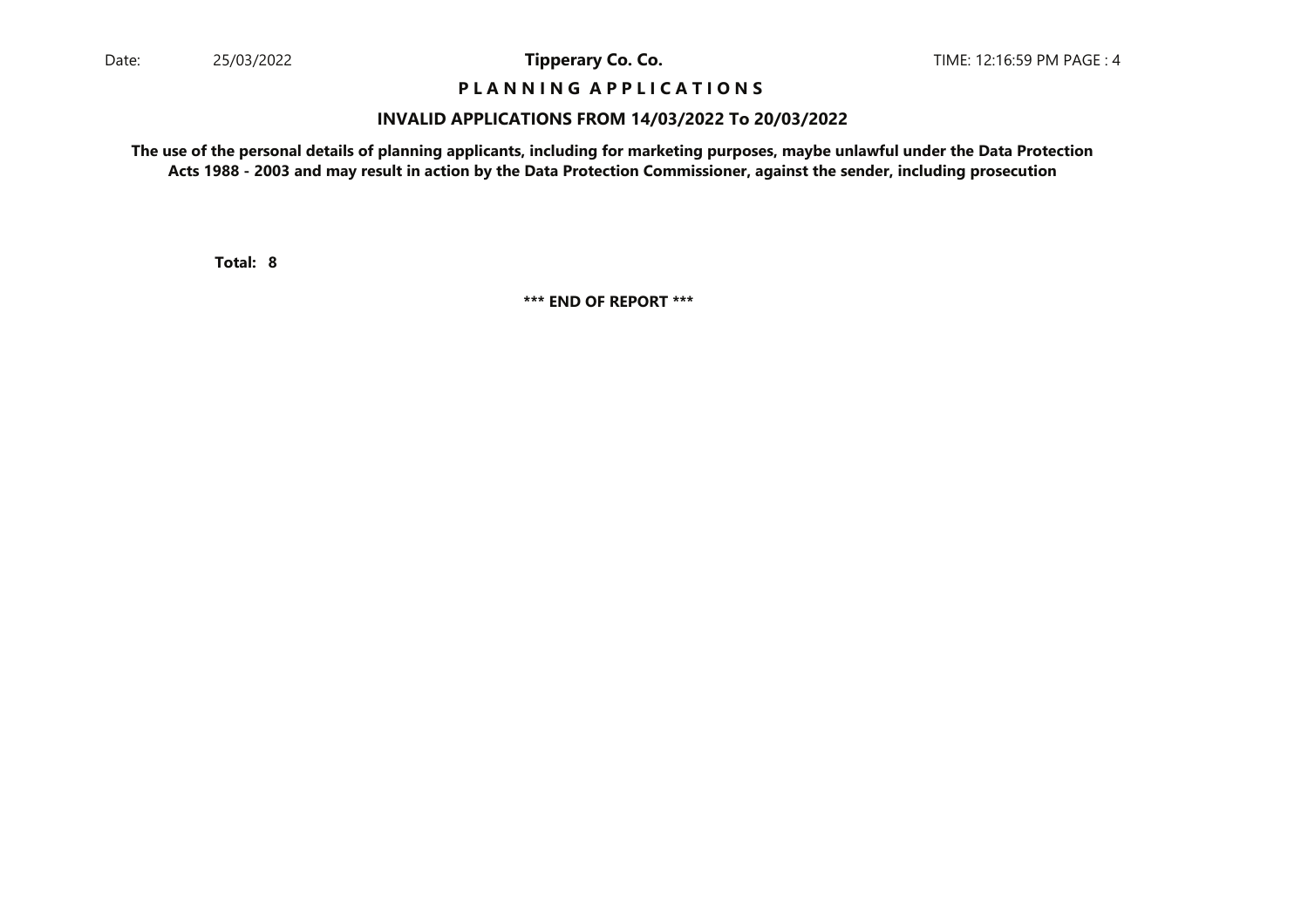# **P L A N N I N G A P P L I C A T I O N S**

# **EIAR - NIS REPORTS REQUESTED FROM 14/03/2022 To 20/03/2022**

| <b>FILE</b> | <b>NAME</b><br>A DDI IC<br>л NI | <b>ADD</b><br>NF I<br>TVDC | 'eaues' | - -<br>Article | <b>LOCATION</b><br>DEVI<br><b>LOCKIPTION</b><br>DES<br>OPMENT<br>AND |
|-------------|---------------------------------|----------------------------|---------|----------------|----------------------------------------------------------------------|
| NIIMRFR     |                                 |                            | Date    | Number         |                                                                      |

**0Total:**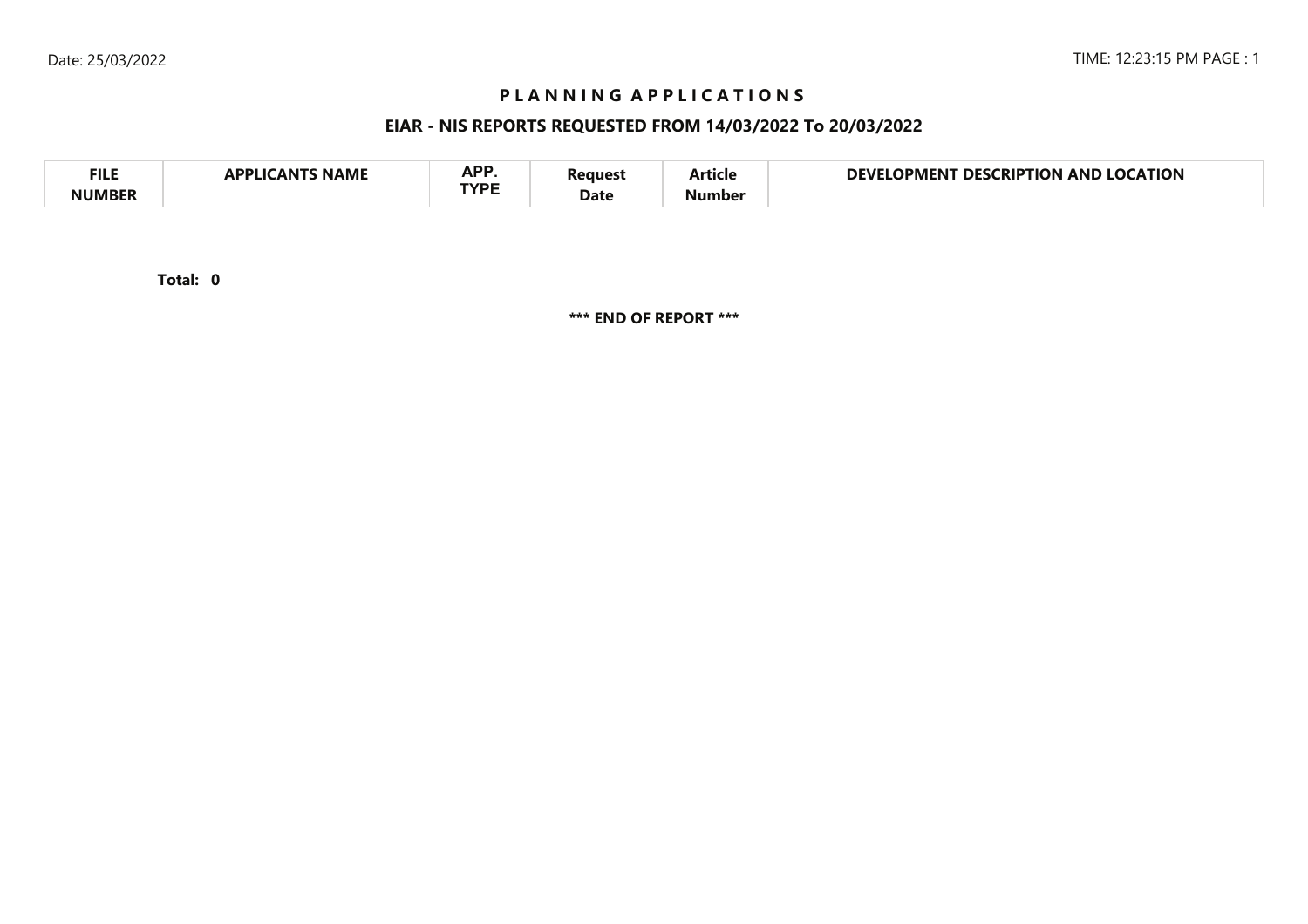# PLANNING APPLICATIONS

# **EIAR - NIS REPORTS RECEIVED FROM 14/03/2022 To 20/03/2022**

| <b>FILE</b><br><b>NUMBER</b> | <b>APPLICANTS NAME</b>                   | APP.<br><b>TYPE</b> | <b>Received</b><br>Date | <b>Article Number</b> | DEVELOPMENT DESCRIPTION AND LOCATION                                                                                                                                                                                                                                                                                       |
|------------------------------|------------------------------------------|---------------------|-------------------------|-----------------------|----------------------------------------------------------------------------------------------------------------------------------------------------------------------------------------------------------------------------------------------------------------------------------------------------------------------------|
| 22/60121                     | <b>Miltown Composting Systems</b><br>Ltd | P                   | 14/03/2022              | 172                   | Reconstruction and extension of existing agricultural storage structure<br>including use as organic material maturation and extension to existing<br>storage facility. Increase in allowed intake of organic material from 50,000<br>to 75,000 tonnes per annum to<br>Milltownmore,<br>Fethard<br>Co. Tipperary<br>E91X8E8 |

**1Total:**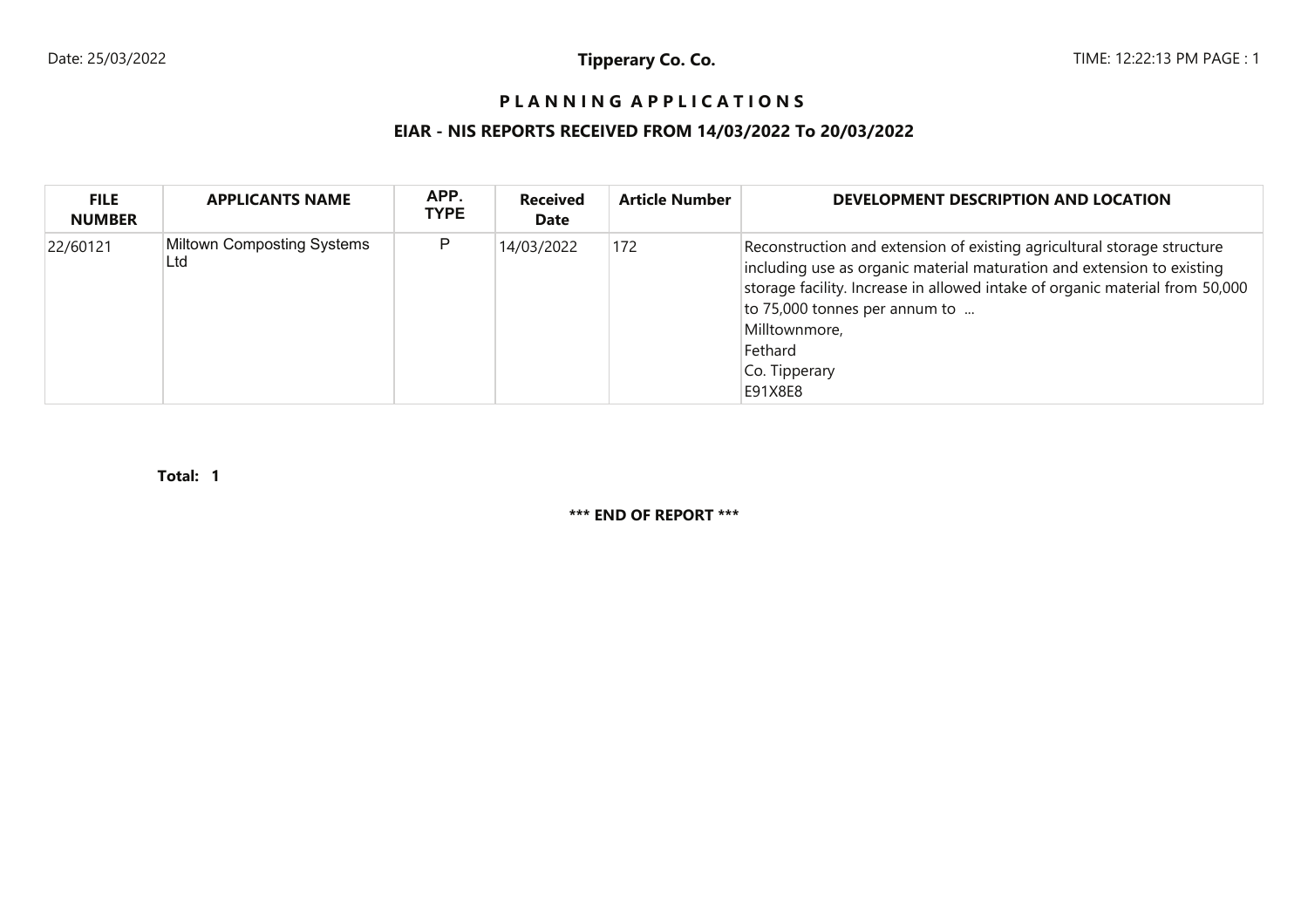# **A N B O R D P L E A N Á L A**

# **APPEALS NOTIFIED FROM 14/03/2022 To 20/03/2022**

| <b>FILE</b>   | <b>APPLICANTS NAME</b>                                                              | APP.        | <b>DECISION</b> | L.A. | <b>DEVELOPMENT DESCRIPTION</b>                                                                                                                                                                                                    | <b>B.P. DATE</b> |
|---------------|-------------------------------------------------------------------------------------|-------------|-----------------|------|-----------------------------------------------------------------------------------------------------------------------------------------------------------------------------------------------------------------------------------|------------------|
| <b>NUMBER</b> | <b>AND ADDRESS</b>                                                                  | <b>TYPE</b> | <b>DATE</b>     | DEC. | <b>AND LOCATION</b>                                                                                                                                                                                                               |                  |
| 21/1563       | Michael Purcell and Eimear Cahill<br>Ardkeen<br>Drom<br>Templemore<br>Co. Tipperary | D           | 17/02/2022      | C    | construction of a single storey dwelling, domestic garage, septic<br>tank and percolation area together with new site entrance and<br>carry out all associated site works<br>Connell's Cross<br>Drom<br>Templemore, Co. Tipperary | 16/03/2022       |

**Total: 1**